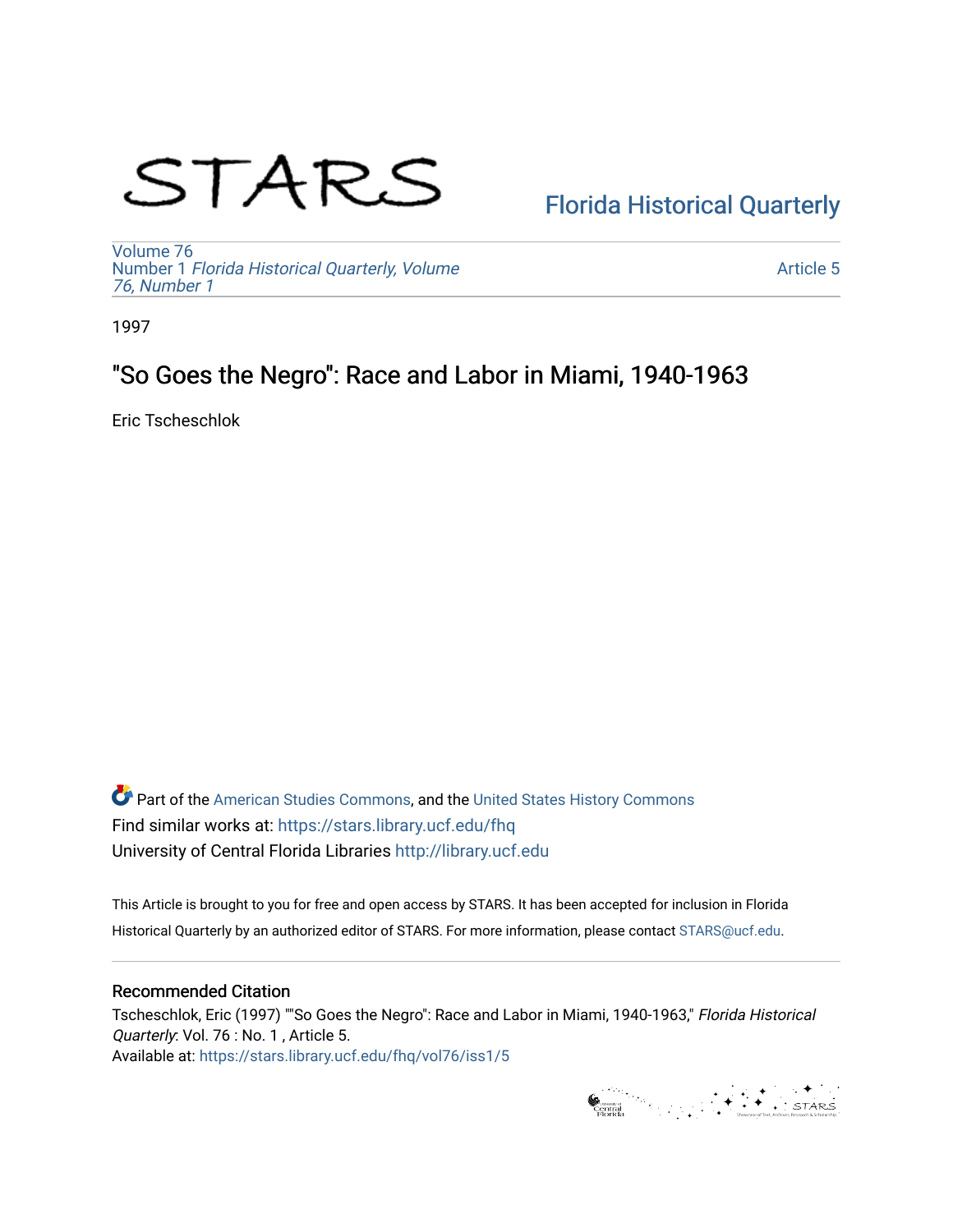# "So Goes the Negro": Race and Labor in Miami, 1940-1963

#### *by* ERIC TSCHESCHLOK

IN recent years, numerous studies have probed connections<br> **I** between race relations and organized labor in twentieth-cenbetween race relations and organized labor in twentieth-century America. Often, these studies have challenged the notion that the modern civil rights movement began in the wake of the U.S. Supreme Court's 1954 school desegregation ruling. In their study of race and labor, for example, Robert Korstad and Nelson Lichtenstein have argued that the civil rights era began in the 1940s with the mobilization of large numbers of urban, working-class black Americans. During this period, as the two authors have pointed out, the "half million black workers who joined unions affiliated with the Congress of Industrial Organizations (CIO)" formed the "vanguard of efforts to transform race relations" in America. Specifically, in examining race-related labor issues in Winston-Salem, North Carolina, and Detroit, Michigan, Korstad and Lichtenstein have illustrated— for those communities— the "centrality of mass unionization in the civil rights struggle. $1$ 

In Miami, Florida, race and labor intersected in many of the ways outlined by Korstad and Lichtenstein. The city's African-American community entered a period of concerted civil rights ac-

Eric Tscheschlok is a doctoral candidate at Auburn University. He would like to thank Professors J. Wayne Flynt and Larry G. Gerber for their criticism and support of this project.

<sup>1.</sup> Robert Korstad and Nelson Lichtenstein, "Opportunities Found and Lost: Labor, Radicals, and the Early Civil Rights Movement," *Journal of American History* 75 (December 1988), 786-811, quotations on 787. For additional studies emphasizing the pre-1954 origins of the civil rights era, see Aldon D. Morris, *The Origins of the Civil Rights Movement: Black Communities Organizing for Change* (New York, 1984); Jack M. Bloom, *Class, Race, and the Civil Rights Movement* (Bloomington, 1987): Harvard Sitkoff, *A New Deal for Blacks: The Emergence of Civil Rights* as *a National Issue* (New York, 1978); Donald R. McCoy and Richard T. Reutten, *Quest and Response: Minority Rights and the Truman Administration* (Lawrence, Kans., 1973); Richard M. Dalfiume, "The 'Forgotten Years' of the Negro Revolution," *Journal of American History* 55 (June 1968), 90-106; Peter J. Kellogg, "Civil Rights Consciousness in the 1940s," *Historian* 42 (November 1979), 18-41.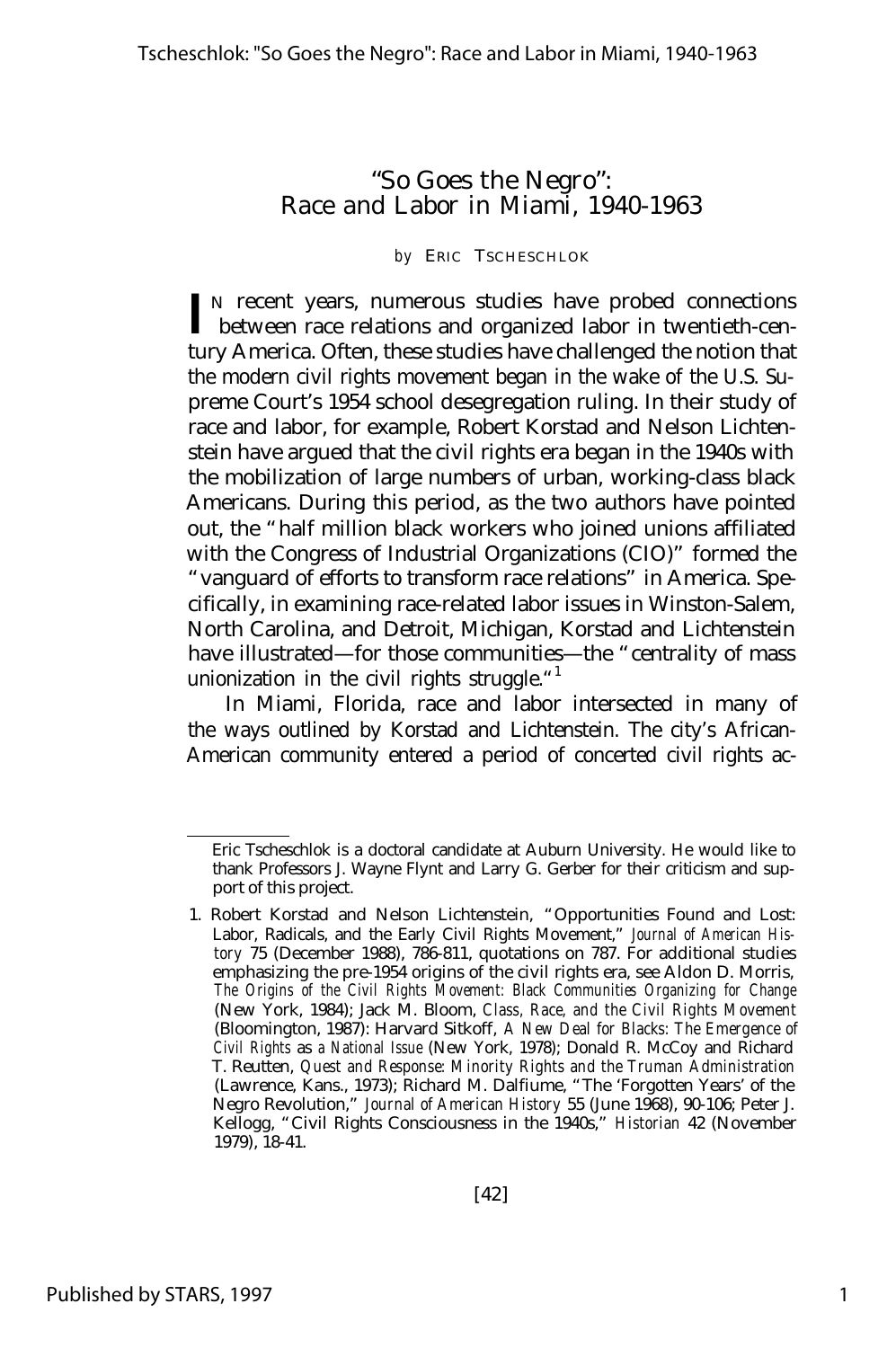tivism during the 1940s and advocates of biracial unionism figured prominently in this early drive for social advancement. But unlike Winston-Salem and Detroit, Miami never experienced a bona fide labor-based civil rights movement because the drive for interracial unionism never made great headway in South Florida. For blacks in Miami and the rest of metropolitan Dade County, the "mass unionization" to which Korstad and Lichtenstein alluded proved illusory until the  $1960s^2$ .

The failure of most of Miami's interracial labor efforts in the 1940s and 1950s was not for lack of trying on the part of the city's black working class. Like African Americans in numerous other communities, black Miamians aggressively endeavored to organize themselves into unions during these years. Nevertheless, several factors combined to frustrate the unionist ambitions of black working people in Miami well into the 1960s.

Foremost among these were the peculiar social and demographic, characteristics of the economy and labor market in Miami and in Florida generally. These characteristics made unionization, for whites as well as blacks, a difficult undertaking at best. To begin with, Florida had the highest degree of ethnic diversity of any southern state. Florida's Jewish population, for instance, far and away outstripped those of the other southern states. Cities like Tampa and Miami also contained sizeable Hispanic communities. Similarly, Florida's black population expanded at an inordinately swift rate during the first half of the twentieth century. Between 1920 and 1950, the number of blacks increased from 330,000 to 600,000, with the latter figure accounting for 22 percent of the total state population. Most of this increase resulted from the in-migration of blacks from other parts of the South, especially from neighboring states like Georgia, whose black out-migrants consistently made Florida their destination of choice for the first six decades of the twentieth century.<sup>3</sup>

<sup>2.</sup> For a general overview of the civil rights movement in Miami, see Eric Tscheschlok, "Long Road to Rebellion: Miami's Liberty City Riot of 1968" (master's thesis, Florida Atlantic University, 1995), 136-98.

<sup>3.</sup> Raymond A. Mohl, "The Settlement of Blacks in South Florida," in Thomas D. Boswell, ed., *South Florida: The Winds of Change* (Miami, 1991), 112-22; William E. Vickery, *The Economics of the Negro Migration, 1900-1960* (New York, 1977), 177- 78; Jerrell H. Shofner, "Florida and the Black Migration," *Florida Historical Quarterly* 57 (January 1979), 267-88.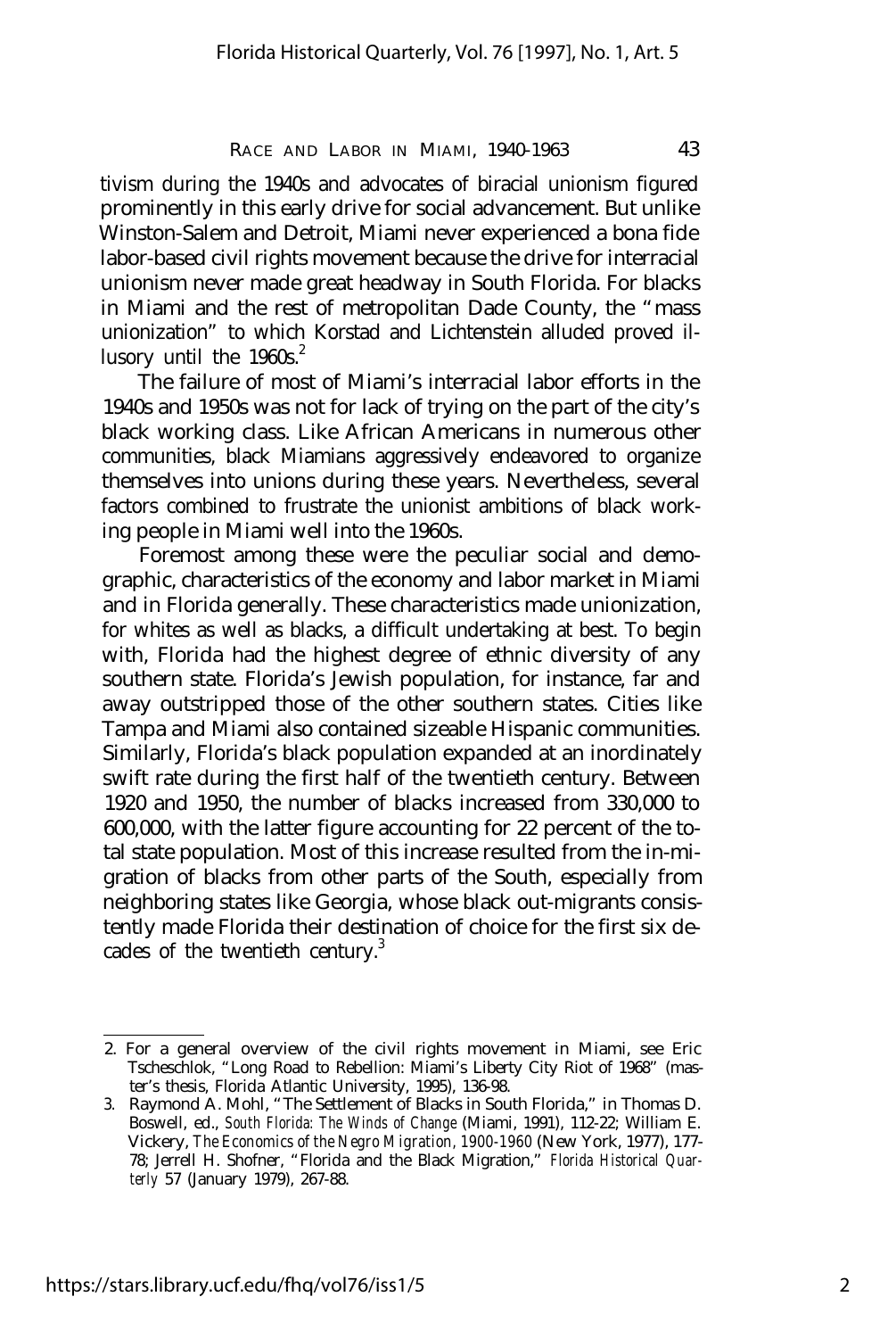Southern blacks were not alone in migrating to Florida. After 1920, a steady influx of newcomers from around the country and globe enabled Florida's rate of population growth to exceed that of any other state below the Mason-Dixon line. From labor's perspective, this constant demographic flux, together with the state's deepseated racial and ethnic divisions; made Florida a challenging environment for organizing. These factors tended to create a segmented and unsettled labor force that held few prospects for mass mobilization and demonstrated fewer signs of solidarity. V. O. Key, Jr., confirmed this situation as late as 1949, noting tersely: "It cannot be said . . . that [Florida] workers pull together effectively."<sup>4</sup>

The structure of Florida's economy, too, acted as a deterrent to organized labor. Florida contained few industries typical of the industrial-era South. Textile mills, mining operations, and heavy manufacturing, which proved at least somewhat conducive to unionization, did not exist in the Sunshine State to any significant extent. Far more prevalent in Florida were smaller, specialized enterprises, such as Tampa's cigar-rolling industry. Composed of skilled cigar-makers, mostly of Latin descent, this industry functioned under conditions not usually considered favorable to industrial unionism. Even Florida's only substantial manufacturing enterprises— the shipbuilding operations in Jacksonville, Tampa, and Pensacola— did not appeal to organized labor as strongly as did similar heavy industries elsewhere in the South. The transient nature of the state's labor force made organizing these industries unusually difficult, as the Industrial Workers of the World (IWW) discovered when it sought to organize Florida shipyard workers during World War I.<sup>5</sup>

Economically, ethnically, and demographically, therefore, Florida was a southern anomaly. Miami, likewise, was an equally aberrant part of the urban South. Its most distinctive trait was its unique station as a thoroughly twentieth-century New South city. Though incorporated in 1896, Miami did not emerge as a bustling urban

<sup>4.</sup> V. O. Key, Jr., *Southern Politics in State and Nation* (New York, 1949), 85-86, 100.

<sup>5.</sup> Durward Long, "Labor Relations in the Tampa Cigar Industry, 1885-1911," *Labor History* 8 (Fall 1971), 551-59; Durward Long, "The Making of Modern Tampa," *Florida Historical Quarterly* 49 (April 1971), 333-45; Gary R. Mormino and George E. Pozzetta, *The Immigrant World of Ybor City: Italians and Their Latin Neighbors in Tampa, 1885-1985* (Urbana, 1987), 97-141; Wayne Flynt, "Florida Labor and Political 'Radicalism,' 1919-1920," *Labor History* 9 (Winter 1968), 73- 90.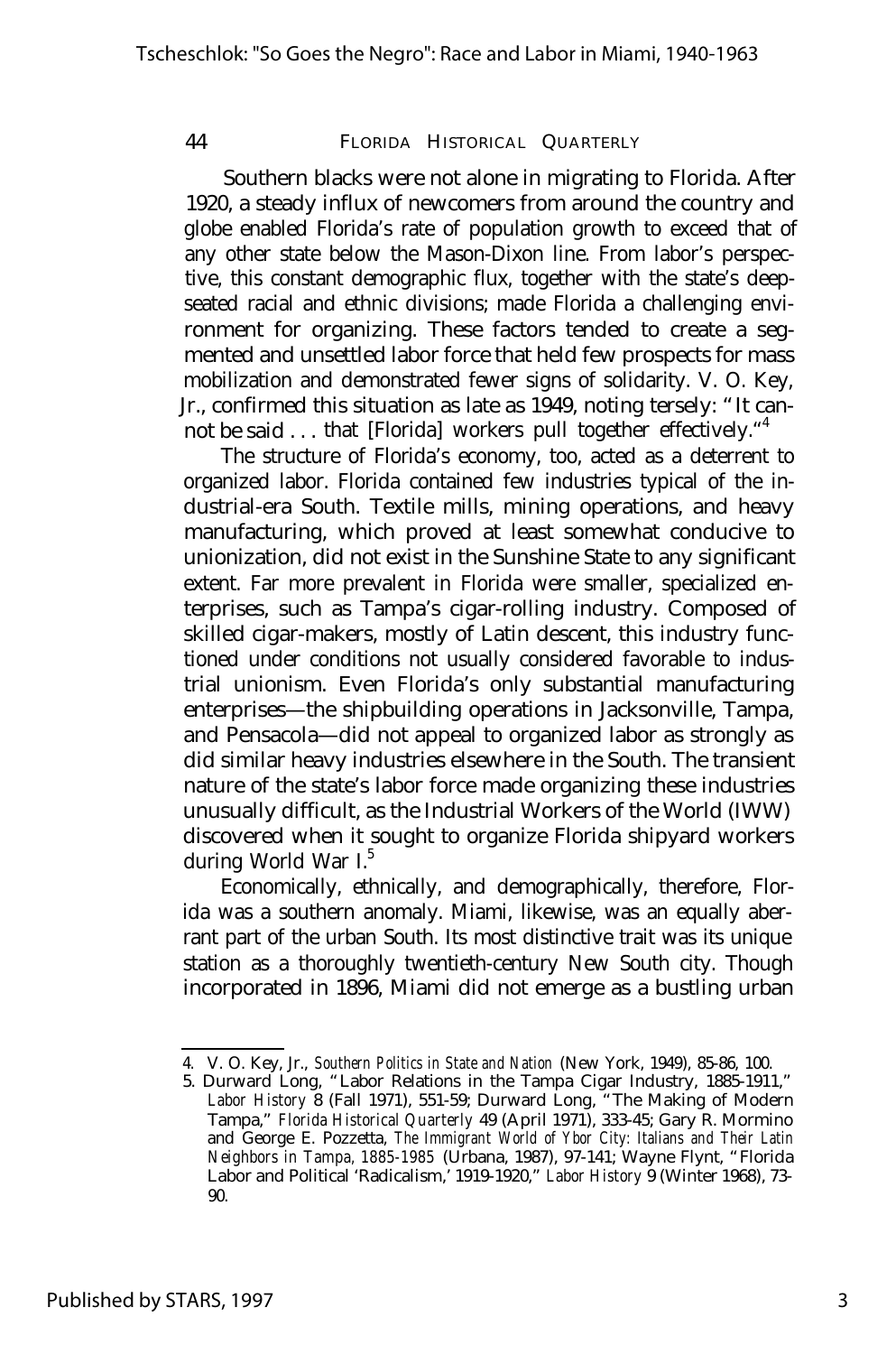center until the 1920s when the city entered a period of phenomenal growth. By 1930 the metropolitan area embraced 142,000 people. By mid-century Greater Miami claimed just under half a million inhabitants. And only ten years later, the city stood poised to overtake the one-million mark.<sup>6</sup>

In addition, Miami eclipsed most southern cities in its degree of ethnic pluralism. Though only about 20,000 Hispanics, mostly Puerto Ricans, lived in Miami in 1950, the number of Spanish-speaking residents surpassed 100,000 before the close of the decade. And, of course, the city's Latin population mushroomed tremendously amid the Cuban exile migration of the 1960s. Similarly, Miami was home to large numbers of immigrants from the Bahamas and other Caribbean islands. Furthermore, Miami's Jewish community qualified as the largest in the South. Between 1940 and 1950, the city's Jewish population rose from 8,000 to 55,000, reaching 100,000 by 1955. The city's African-American community, meanwhile, grew less rapidly than the Jewish or Hispanic populations. Still, the number of blacks in the Miami metropolitan area almost tripled between 1940 and 1960, totalingjust under 140,000 by the latter year.<sup>7</sup>

Clearly, the ethnic and demographic patterns that worked to the disadvantage of organized labor on a statewide level emerged in Miami as well, but with greater intensity. This held true for the city's economic structure, too. In no way did Miami conform to the industrial patterns characteristic of the rest of the urban South. Miami lacked the steel mills and iron foundries present in Birmingham and Chattanooga. The city contained no tobacco factories as in Winston-Salem, nor any coal fields as in Kentucky and West Virginia. The textile and paper mills that dotted the landscape of Georgia and the Carolinas had no equivalents in Dade County. In sum, Miami boasted little manufacturing of any sort. Instead, the

<sup>6.</sup> Raymond A. Mohl, "Miami: New Immigrant City," in Raymond A. Mohl, ed., *Seaching for the Sunbelt: Historical Perspectives on a Region* (Knoxville, 1990), 150.

<sup>7.</sup> Raymond A. Mohl, "Ethnic Politics in Miami, 1960-1986." in Randall M. Miller and George E. Pozzetta, eds., *Shades of the Sunbelt: Essays on Ethnicity, Race, and the Urban South* (Westport, Conn., 1988), 144-45; Deborah Dash Moore, "Jewish Migration to the Sunbelt," in ibid., 46; Dade County Council on Community Relations, "Progress Report," pamphlet (1959?), Records of the Governor's Advisory Commission on Race Relations, Record Group 100, Series 226, box 8, Florida State Archives, Tallahassee (hereinafter GACRR Records); Raymond A. Mohl, "Black Immigrants: Bahamians in Early Twentieth-Century Miami," *Florida Historical Quarterly* 65 (January 1987), 271-97; Mohl, "Settlement of Blacks," 112-22.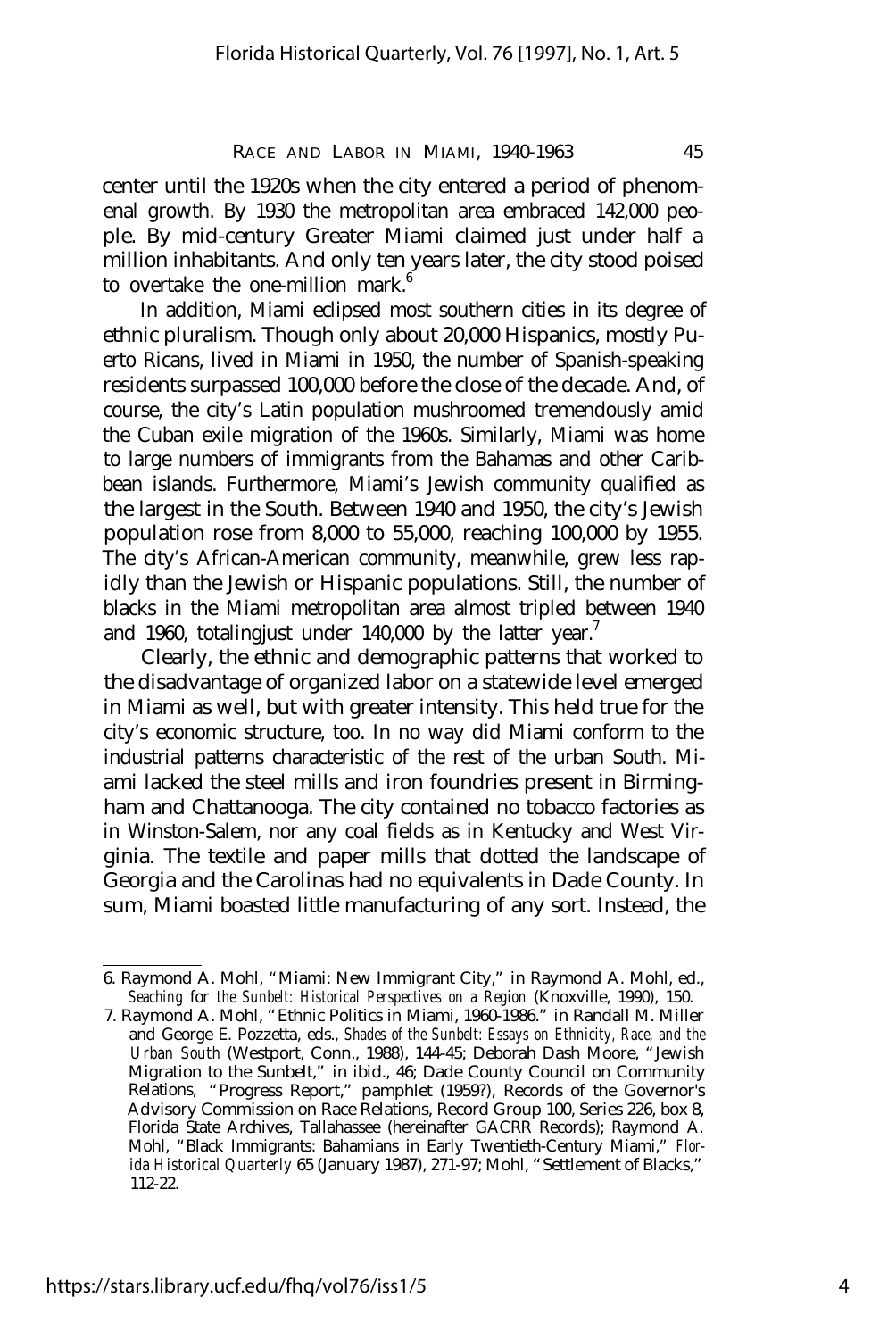city domiciled scores of small retail firms and tourist-related service industries.

In significant ways, then, Miami differed from the South's leading industrial centers. Owing to these differences, the city's labor institutions developed during the 1940s along lines unlike those of many other urban communities, including those studied by Korstad and Lichtenstein. Miami's labor movement, while spectacular in some respects, nonetheless lacked the dynamism of labor activities in both Winston-Salem and Detroit. Consequently, the degree of black participation in Miami's labor movement, as well as the effectiveness of labor-oriented black militancy, paled somewhat in comparison with those two communities, and with many others.

A primary reason for this was that the American Federation of Labor (AFL) monopolized union operations in Dade County and throughout Florida. The more radical CIO, which worked best in the manufacturing industries so scarce in Florida, never gained a secure foothold in Miami. By the end of the 1930s, in fact, only 1,100 workers in the entire state belonged to CIO organizations as compared with an AFL union membership of 40,000. During the 1940s, CIO campaigns to establish biracial unions in Miami scored a few successes, but these proved fleeting. By 1950, the left-leaning, racially progressive group had faded virtually out of sight in Miami and in many other areas of the conservative cold war-era South.<sup>8</sup>

By contrast, AFL organizations proliferated in Miami during the 1940s and 1950s. The spread of AFL unionism generally opened few doors for Miami's black workers, however, since the AFL permitted its local units wide latitude in regulating their affairs. In race-conscious southern cities like Miami, this policy all but ensured exclusionary and unequal treatment of African Americans by labor organizations. As Wayne Flynt states, "the AFL by guaranteeing its unions local autonomy acquiesced to racial discrimination.<sup>49</sup> In short, AFL predominance in Dade County meant

<sup>8.</sup> Gilbert J. Gall. "Southern Industrial Workers and Anti-Union Sentiment: Arkansas and Florida in 1944," in Robert H. Zieger, ed., *Organized Labor in the Twentieth-Century South* (Knoxville, 1991), 232. For the CIO and the South, see Barbara S. Griffith, *The Crisis of American Labor: Operation Dixie and the Defeat of the CIO* (Philadelphia, 1988); Walter Galenson, *The CIO Challenge to the AFL: A History of the American Labor Movement, 1935-1941* (Cambridge, Mass., 1960); Robert H. Zieger, *The CIO, 1935-1955* (Chapel Hill, 1995); Sumner Rosen, "The CIO Era, 1935-1955," in Julius Jacobson, ed., *The Negro in the American Labor Movement* (Garden City, N.Y., 1968), 188-208.

<sup>9.</sup> J. Wayne Flynt, "The New Deal and Southern Labor," in James C. Cobb and Michael V. Namorato, eds., *The New Deal and the South* (Jackson, 1984), 85.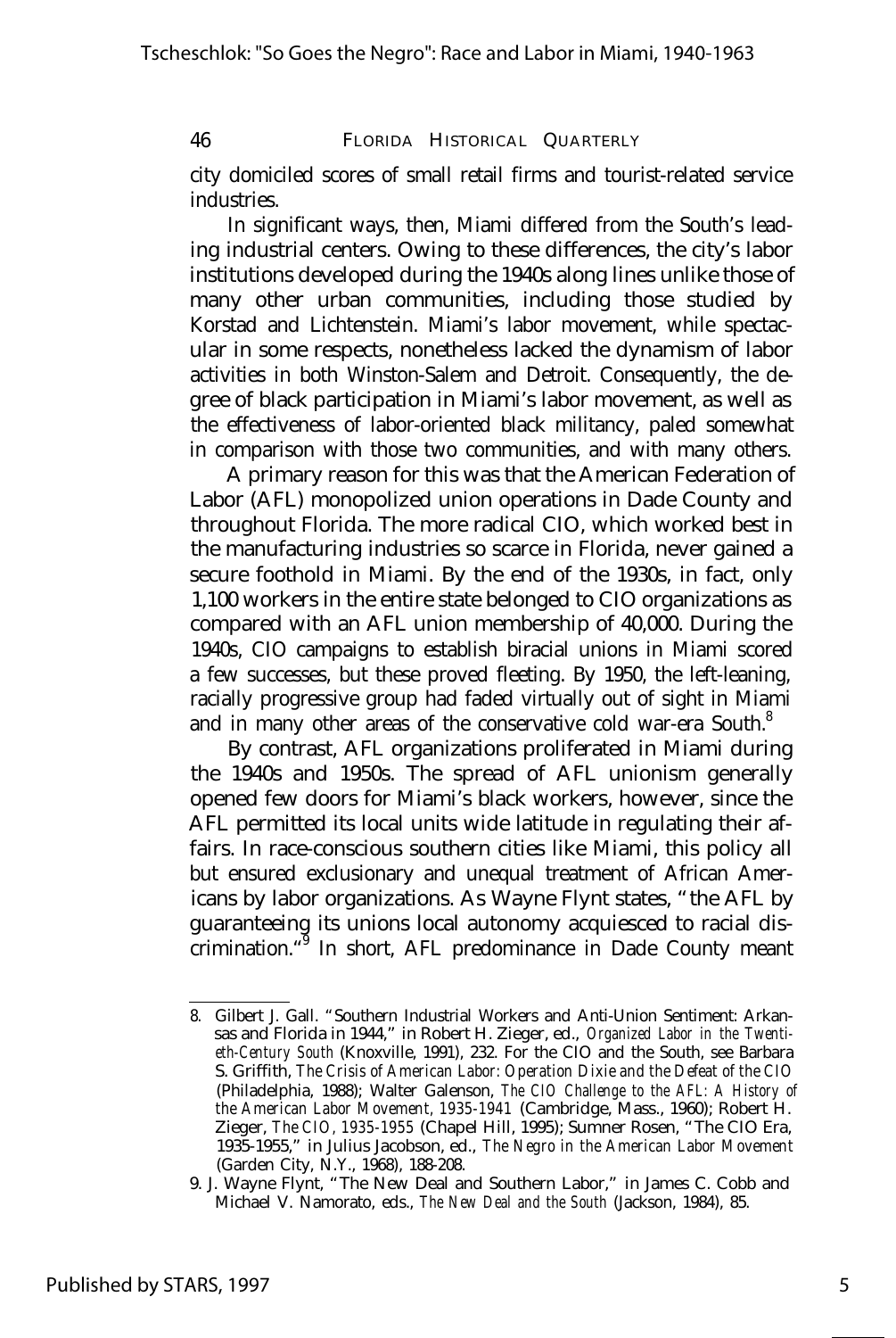that local unions clung stubbornly to the color line long after barriers of racial inequity began to fall in other social spheres.

Of course, Miami's black community had known labor discrimination long before the 1940s. Since the city's incorporation in 1896, Miami mirrored the rest of the Jim Crow South in embracing a protocol of labor relations that limited craft and employment opportunities for African Americans. By the 1920s, municipal ordinances prohibited African-American craftsmen from plying trades in white areas of the city. Local authorities continued to enforce these strictures as late as the 1940s. Many blacks did work in white communities, but in domestic or manual-labor capacities only. As one field agent for the Commission on Interracial Cooperation observed in the 1930s, Miami blacks were not "allowed to come into [the] white part of [the] business section unless in some servile capacity."<sup>10</sup>

Black workers found little solace in organized labor, as trade unions invariably excluded them. At the same time, though, the scope of unionism in Dade County was negligible prior to 1940. Unions existed in Miami, but the city was a far less fertile ground for labor activities than other urban areas in Florida. In industrial shipping centers like Jacksonville, Tampa, and Pensacola, labor unions enjoyed some success in the first half of the century.<sup>11</sup> But until the 1940s Miami's economy revolved principally around tourism and thus did not lend itself to the labor-intensive fields that experienced mass unionization in other metropolitan communities.

Changing economic patterns, triggered in part by the onset of World War II, altered this situation in the 1940s as Miami became a more industrialized and economically diverse metropolis. Around 1940, for instance, commercial aviation emerged as a major growth industry in Miami, which soon served as the main hub for Eastern and Delta Airlines and Pan American Airways. Military operations in Miami resulted in improved and expanded aviation facilities, which

<sup>10.</sup> Paul S. George, "Colored Town: Miami's Black Community, 1896-1930," *Florida Historical Quarterly* 56 (April 1975), 432-47; Lorenzo J. Greene and Carter G. Woodson, *The Negro Wage Earner* (Washington, D.C., 1930), 323; Dade County District Welfare Board No. 9, "Monthly Report on Defense Developments, May-June 1942," typescript, Part 1, Series 6, box 56, National Urban League Papers, Library of Congress, Washington, D.C.; L. R. Reynolds, "Florida Trip— Feb. 1-8, 1981." typescript, reel 45, Papers of the Commission on Interracial Cooperation, microfilm edition.

<sup>11.</sup> For organized labor activities in Florida cities before 1940, see Wayne Flynt, "Pensacola Labor Problems and Political Radicalism, 1908," *Florida Historical Quarterly* 43 (April 1965), 315-32; Flynt, "Florida Labor and Political 'Radicalism,' 73-90.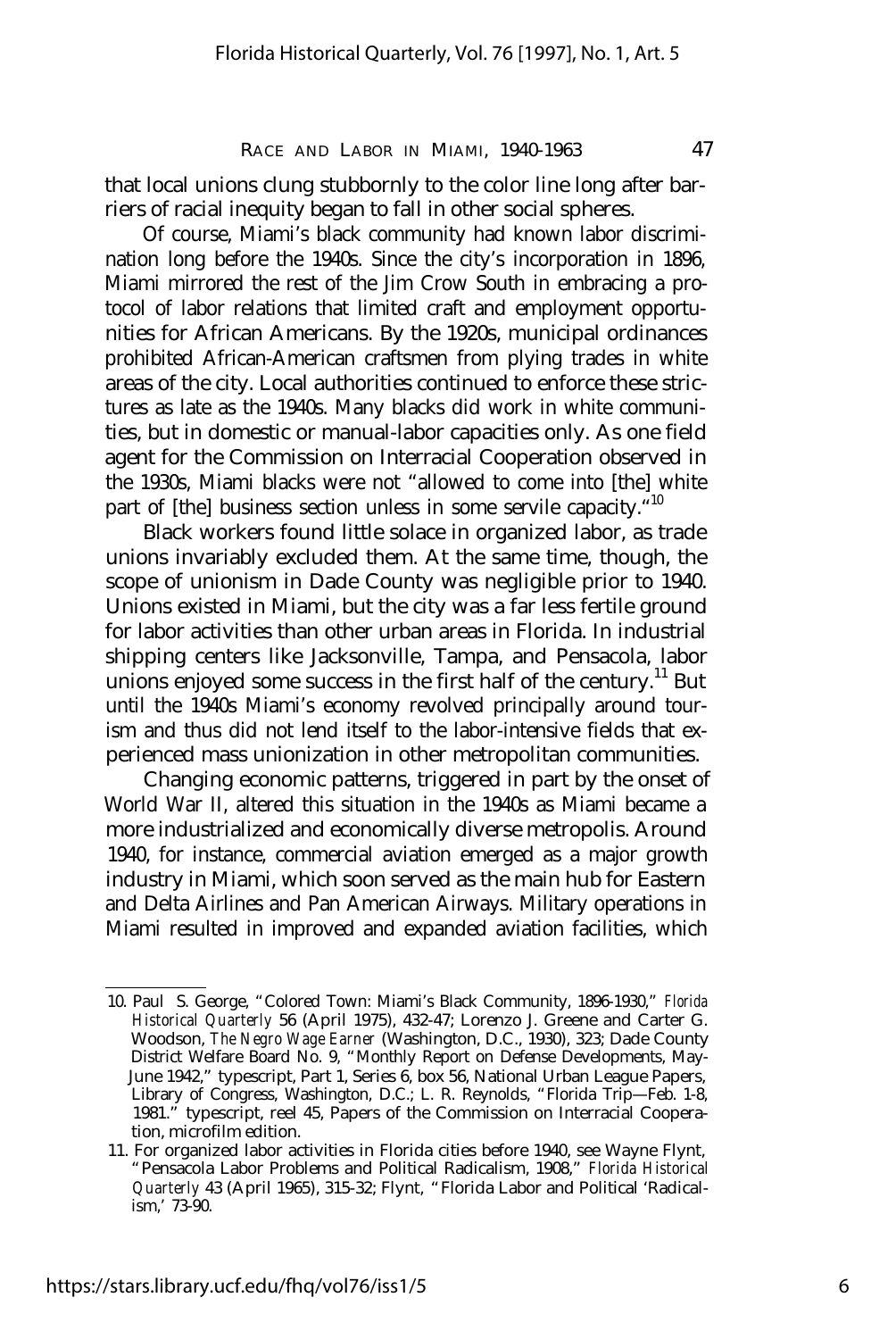helped the city become a gateway for civil air travel after the war. Wartime activities also spurred the growth of Miami's once-minuscule manufacturing sector. In 1940, only 3,600 Miamians, or roughly three percent of the local workforce, held factory jobs. A decade later, nearly 15,000 operatives worked in manufacturing capacities, which by then included new war-inspired industries like shipbuilding. Manufacturing expanded further during the 1950s so that by 1959 Miami's industrial sector claimed almost 40,000 employees, who accounted for about 13 percent of the total labor force.<sup>12</sup>

As Miami underwent the transformations incidental to industrial growth, a budding labor movement took shape. The same was true for other cities as well. As David Brody has argued, the New Deal labor relations legislation of the 1930s combined with wartime prosperity and soaring employment rates in the 1940s to create both a legal framework and a social setting conducive to workplace-oriented militancy and mass unionization in industrial regions throughout the country. Miami felt the impact of these developments in the early 1940s when the city's emerging proletariat began demanding a greater collective voice within Miami's workplaces. The pervasiveness of local unionist sentiment became evident in 1943 and 1944, when Florida's attorney general led a rightto-work crusade against closed-shop labor contracts. In a statewide referendum in 1944, Dade County's electorate voted in favor of union security and against the open-shop proposition.<sup>13</sup> Though the right-to-work forces ultimately prevailed, the referendum signaled the strength of Miami's wartime labor movement.

The wartime unionization of the city's workforce remained largely racially exclusive, however. The AFL dominated labor organization in these years, and with few exceptions AFL unions made obeisance to the prescripts of Jim Crow. Nonetheless, black working people challenged the system of exclusion. The 1940s brought a heightened awareness of civil rights and civil liberties issues to black communities throughout America, and black Miamians

<sup>12.</sup> Raymond A. Mohl, "Changing Economic Patterns in the Miami Metropolitan Area, 1940-1980," *Tequesta: The Journal of the Historical Association of Southern Florida* 42 (1982), 63-73; Gall, "Southern Industrial Workers," 227.

<sup>13.</sup> David Brody, "Labor and the Great Depression: The Interpretive Prospects," *Labor History* 13 (Spring 1972), 231-44. Other scholars have also emphasized the war's decisive impact upon organized labor, especially in the South. See Flynt, "The New Deal and Southern Labor," 68-72, and F. Ray Marshall, *Labor in the South* (Cambridge, Mass., 1967); Gall, "Southern Industrial Workers," 228-36.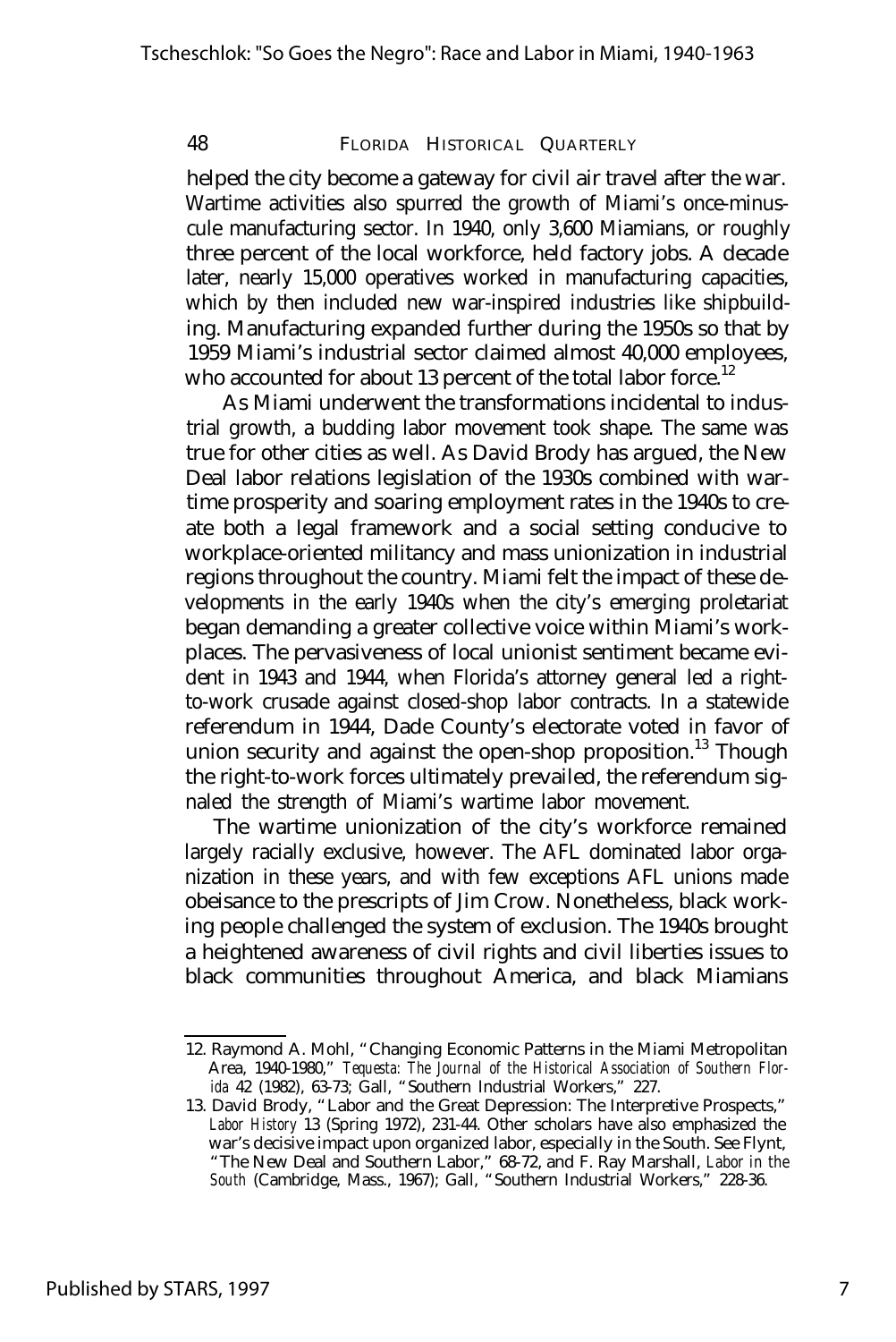aimed to let the labor establishment know it. Hence, African-American workers fought to gain union membership, struggling collectively for what Korstad and Lichtenstein have called "the industrial 'citizenship' that union contracts offered once-marginal elements of the working class.<sup>14</sup> These efforts, often backed by the CIO, and in one noteworthy instance by the AFL, produced some impressive successes. By the same token, though, these successes generally proved impermanent.

The first large-scale organization of black workers in Miami took place in the early 1940s in the commercial laundry industry, and it occurred under the auspices of the AFL. Spearheading this drive was James Nimmo, a black Bahamian immigrant and member of Florida's Communist Party (CP) who boasted a long history of civil militancy. During the 1920s Nimmo served prominently in the Miami division of Marcus Garvey's black nationalist organization, the Universal Negro Improvement Association (UNIA) , which enjoyed widespread support within the city's large Bahamian enclave. Nimmo's efforts to unionize black laundry and dry cleaning workers in the 1940s were highly effective. The new union did not, however, symbolize a titanic triumph over AFL racial bias. Like the laundry industry as a whole, the union was almost totally black and, hence, segregated de facto. Still, unionization certainly enhanced economic and occupational opportunities for hundreds of African-American workers. Moreover, the success of Nimmo's efforts made Miami one of only four Deep South cities in which the AFL Laundry Workers Union was able to set up shop by the mid-1940s.<sup>15</sup>

CIO representatives also had some brief success organizing black workers in the Miami area. During the war years, Dade

<sup>14.</sup> Korstad and Lichtenstein, "Opportunities Found and Lost," 787.

<sup>15. &</sup>quot;Testimony of James Nimmo," Dade County Grand Jury, Investigation into Communistic Activities in Miami, Florida, October 27-28, 1954, Papers of the Florida Legislative Investigation Commission, Record Group 940, Series 1486, box 6, Florida State Archives, Tallahassee (hereinafter FLIC Papers); "Testimony of James Nimmo," U.S. House of Representatives, Committee on Un-American Activities (HUAC), *Investigation of Communist Activities in the State of Florida,* November 29-December 1, 1954 (Washington, D.C., 1955), 7426-48; "Testimony of Edwin E. Waller," in ibid., 7306-307; Raymond A. Mohl, "'South of the South'? Jews, Blacks, and the Civil Rights Movement in Miami, 1945-1960," forthcoming in *Journal of American Ethnic History.* For the UNIA in Miami, see Robert A. Hill, ed., *The Marcus Garvey and Universal Negro Improvement Association Papers,* 7 vols. (Berkeley, 1983-1990), Vol. 3, 513-15,656-57, Vol. 6, 594-95, Vol. 7, 124, 133-34, 141-42, 166-71; Herbert R. Northrup, *Organized Labor and the Negro* (New York, 1944), 134.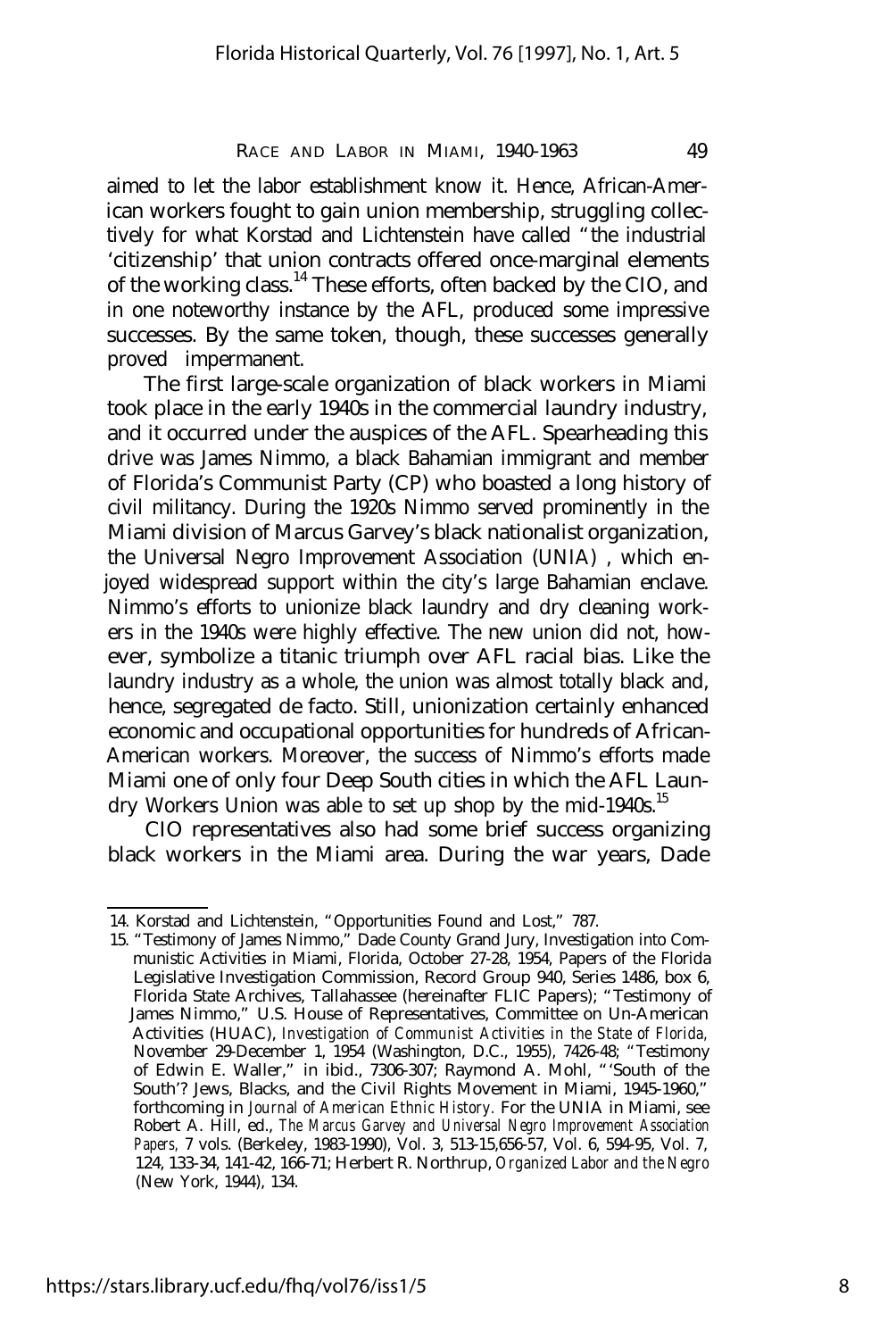County's Local 59 of the CIO Shipbuilders Union flourished as an interracial body. The union's regional director took special note of "the tremendous success of [the] organization among the Miami Negro workers." Biracial organizing continued in the late 1940s under the direction of the CIO-affiliated Transport Workers Union (TWU), a New York-based outfit seeking to expand nationally. In this endeavor the TWU enlisted the aid of Florida CIO director Charles Smolikoff, who once managed Local 59 of the Shipbuilders Union.<sup>16</sup> According to a 1955 state investigation, Smolikoff was also "the leading Communist in the Miami area" during the 1940s. In hearings before the U.S. House Committee on Un-American Activities (HUAC) in 1954, several local CP members corroborated this claim, with one commenting that Smolikoff proudly styled himself "to the left of left." $17$ 

About the time World War II ended, the TWU hired Smolikoff and a handful of local labor activists, including James Nimmo, to organize workers in Miami's aviation industry. By 1946 this team succeeded in forming a racially integrated union— TWU Local 500— from employees at Pan American Airways and Eastern Airlines.<sup>18</sup> Black air transport workers proved avid backers of the union movement. Lou Popps, a black Pan Am cargo porter and TWU shop steward, recalled that he and his colleagues joined the union to combat unequal employment practices. The airline, for instance, provided air-conditioned, terrazzo-floored dining areas for its white personnel, while black workers ate in the lounge

<sup>16.</sup> William Smith to Thomas J. Gallagher, November 18, 1943, Series 5, box 102, Archives of the Industrial Union of Marine and Shipbuilding Workers of America, Historical Manuscripts and Archives Department, University of Maryland, College Park (hereinafter IUMSWA Archives); "Testimony of Charles Smolikoff," Dade County Grand Jury Investigation, Miami, Florida, June 25, 1954, box 6, FLIC Papers; Joshua B. Freeman, *In Transit: The Transport Workers Union in New York City, 1933-1966* (New York, 1989), 261.

<sup>17.</sup> Ellis S. Rubin, *Report on Investigation of Subversive Activities in Florida by the Special Assistant Attorney General, State of Florida, in Cooperation with the American Legion, Department of Florida* (Tallahassee, 1955), 32; "Testimony of Louis James Popps," in HUAC, *Investigation of Communist Activities in the State of Florida,* 7398; "Testimony of Edwin E. Waller," in ibid., 7296-97, 7313.

<sup>18.</sup> Charles Smolikoff to Douglas L. MacMahon, May 9, June 1, September 1, 1946; Charles Smolikoff to Art Shields, (1946?), all in Local 500 file, Papers of the Transport Workers Union of America, Robert F. Wagner Labor Archives, New York University, New York City (hereinafter TWU Papers); Freeman, *In Transit,* 261; "Testimony of Charles Smolikoff;" "Testimony of James Nimmo," box 6, FLIC Papers; Rubin, *Report on Investigation of Subversive Activities in Florida,* 30-45; *Miami Herald,* August 6, 1946.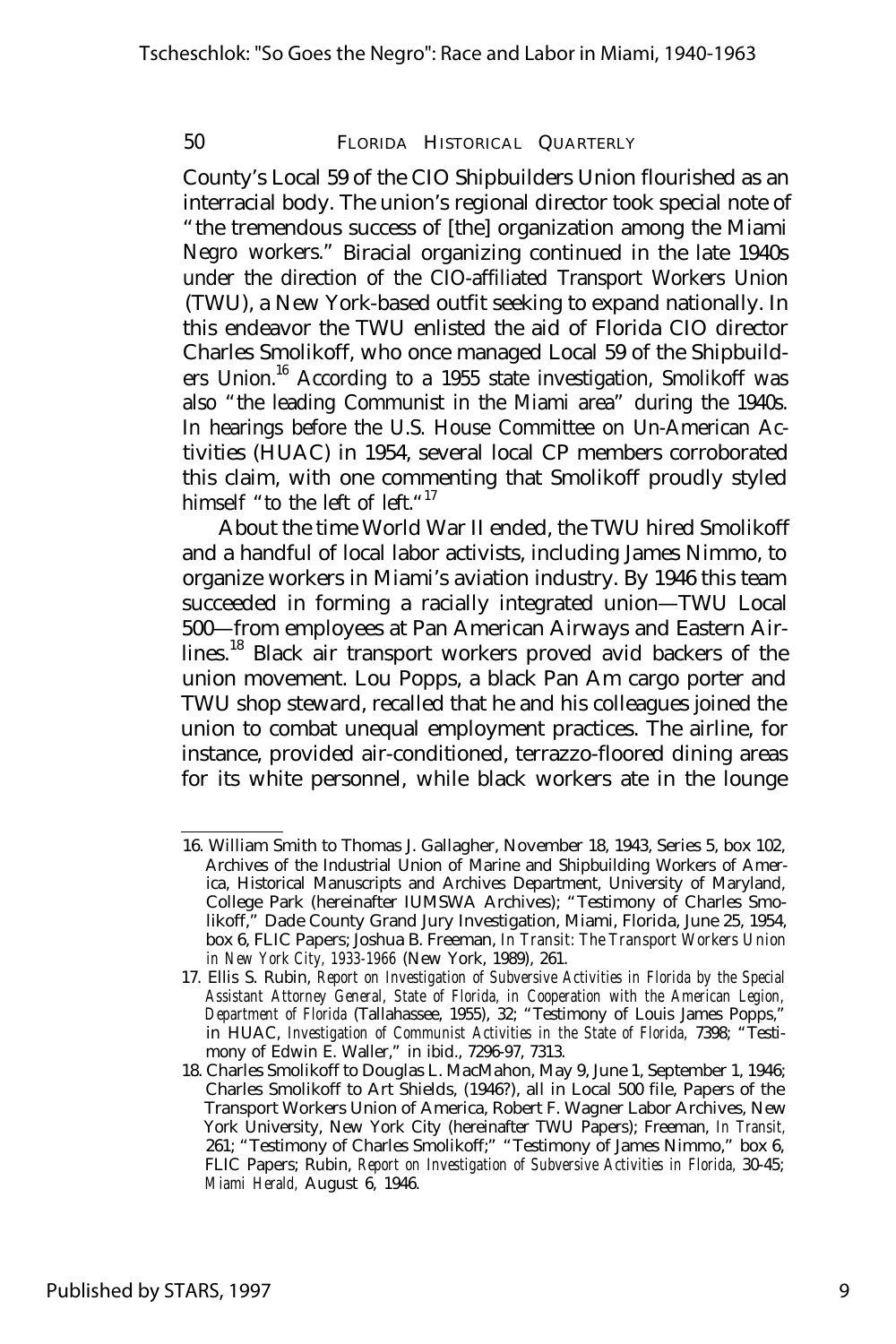kitchen under "pretty poor conditions." With a view toward eradicating shop-floor inequality, then, Popps and his African-American co-workers became the union's most vocal advocates.<sup>19</sup>

By 1948, however, CIO organizing drives began to encounter serious resistance. Like interracial labor campaigns and radical civil liberties causes nationwide, those in Miami suffered devastating setbacks amid the conservative political and racial atmosphere of the early cold war years. Throughout the country, anticommunist partisans questioned the patriotism of almost any human rights, labor, or left-liberal association that voiced dissatisfaction with the status quo. This was especially true in the South, where conservative segregationists cloaked themselves behind a thick veneer of "Americanism" while denouncing civil rights coalitions and militant labor brotherhoods as subversive torchbearers of Stalinism. To southern votaries of McCarthyism, the line between social activism and socialism was not fine, but invisible.<sup>20</sup>

Cold war politics in Florida conformed to this paradigm, as evidenced during the state's 1950 U.S. Senate race. The contest pitted veteran New Dealer Claude Pepper against fellow Miamian George A. Smathers. Pepper had been popular among Florida voters since the 1930s. By the late 1940s however, Pepper's recent appeals for close U.S.-Soviet relations alienated him from the state's red-scared electorate.<sup>21</sup> Smathers, meanwhile, exploited popular anxieties to perfection. His political expressions, according to one scholar, were "weighted with bigotry and with fanatically misleading patriotism," not to mention considerable antipathy for union-

<sup>19. &</sup>quot;Testimony of Louis James Popps," in HUAC, *Investigation of Communist Activities in the State of Florida,* 7398-99.

<sup>20.</sup> For right-wing attacks on leftist and civil rights groups during the McCarthy Era, see Fred J. Cook, *The Nightmare Decade* (New York, 1971); Richard M. Fried, *Nightmare in Red: The McCarthy Era in Perspective* (New York, 1990); Wilson Record, *Race and Radicalism: The NAACP and the Communist Party in Conflict* (Ithaca, 1964); Harvey A. Levenstein, *Communism, Anticommunism, and the CIO* (Westport, Conn., 1981); Gerald Horne, *Communist Front? The Civil Rights Congress, 1946-1956* (Cranbury, N.J., 1988). For the South specifically, see Numan V. Bartley, *The Rise of Massive Resistance: Race and Politics in the South During the 1950s* (Baton Rouge, 1969), 170-89; American Jewish Congress, *Assault upon Freedom of Association: The Southern Attack on the National Association for the Advancement of Colored People* (New York, 1957); Irwin Klibaner, "The Travail of Southern Radicals: The Southern Conference Education Fund," *Journal of Southern History* 49 (February 1983), 179-202; Thomas A. Krueger, *And Promises to Keep: The Southern Conference for Human Welfare* (Nashville, 1967).

<sup>21.</sup> James C. Clark, "Claude Pepper and the Seeds of His 1950 Defeat, 1944-1948," *Florida Historical Quarterly* 74 (Summer 1995), 1-22.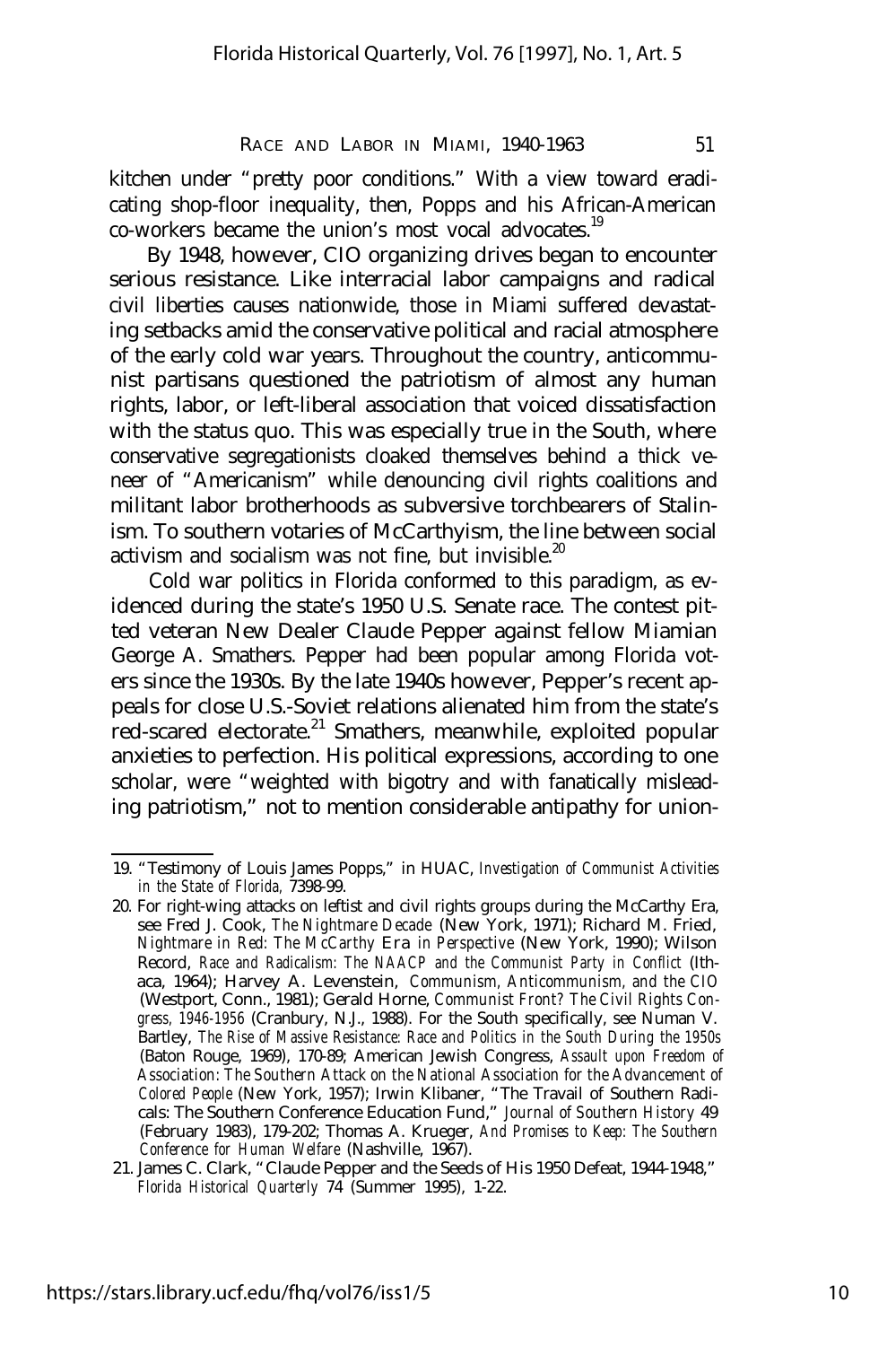ism. Thus, during the campaign Smathers cursed a CIO-sponsored black voter-registration drive in Florida as a "dangerous invasion of carpetbaggers." He also blasted Pepper as a Russian sympathizer who was soft on the race question. The election results revealed a great deal about public sentiment in postwar Florida. Despite overwhelming pro-Pepper support from organized labor, Florida leftwingers, and the state's large, liberal Jewish population, Smathers won the Senate seat with ease. As one author has remarked, Florida's white masses solidly backed Smathers's "nigger- and red-baiting" campaign against Pepper.<sup>22</sup>

The conservative, anticommunist ethos pervaded Dade County as well. Of course, many Americans envisioned Miami as a liberal hotbed, a cosmopolitan playground for transplanted Yankees and foreign tourists. In 1958, the national director of the Congress of Racial Equality (CORE) expressed a nationwide assumption when he billed Miami as "not so intolerant as most cities of the Deep South."<sup>23</sup> This assessment fell short of reality, however. Investigative journalist Stetson Kennedy probably came closer to the mark in 1951 when he dubbed Miami an "anteroom to Fascism." White civil rights activist Ruth Perry painted a similar picture in 1957, observing that Miami had "an appearance of more liberality and freedom than actually exists."<sup>24</sup>

The McCarthyite spirit was therefore more virulent in Miami than most Americans would have imagined. During hearings in 1948, for example, Dade County solicitors displayed indifference toward death threats made against suspected radicals, but grew irate when witnesses did not supply information regarding Communist infiltration of the local garment industry. Moreover, biracial CIO activities attracted considerable attention from white-supremacist groups like the Ku Klux Klan (KKK). Having served mainly to intimidate suffrage-minded blacks and to enforce the residential color line during the 1930s and early 1940s, the Miami Klan ex-

<sup>22.</sup> Robert Sherrill, *Gothic Politics in the Deep South: Stars of the New Confederacy* (New York, 1968), 136-73, quotations on 137 and 150; Morton Sosna, *In Search of the Silent South: Southern Liberals and the Race Issue* (New York, 1977), 165.

<sup>23.</sup> James R. Robinson to Mrs. Phillip Stern, October 13, 1958, Series 5, reel 19, Papers of the Congress of Racial Equality, microfilm edition (hereinafter CORE Papers).

<sup>24.</sup> Stetson Kennedy, "Miami: Anteroom to Fascism," *The Nation* 173 (December 22, 1951), 546-47; Ruth W. Perry, "Along Freedom's Road," *Miami Times,* June 15, 1957.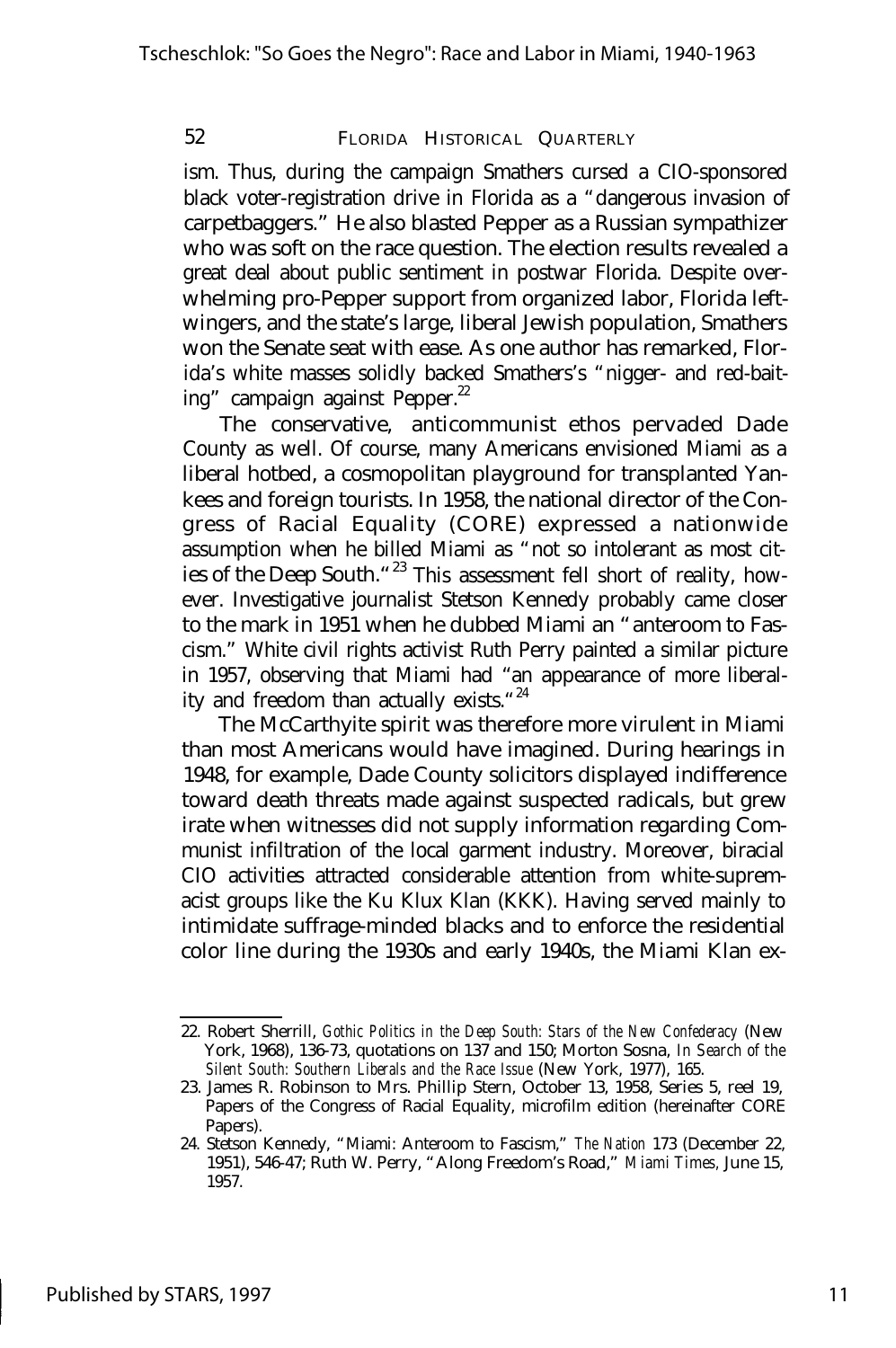panded its repertoire in postwar years to include harassing advocates of interracial unionism. Once in 1948, in fact, white-robed Klansmen paid an intimidating visit to Charlie Smolikoff's home.<sup>25</sup>

Miami police, meanwhile, hounded local radicals incessantly. In 1943, the city's police chief personally arrested Smolikoff for a vehicle inspection infraction, admitting that the arrest came in response to white complaints about Smolikoff's organizing of ship building workers "in the negro section." Such harassment increased in postwar years, when police targeted CIO organizers as fifth-column subversives. In 1948, Miami lawmen raided the homes of a few local CP members, sometimes without warrants. At the same time, the *Miami Daily News* directed a battery of vicious redbaiting exposes against Smolikoff and the TWU. Writing for the *Daily Worker,* the official organ of the CP of America, Elizabeth Gurley Flynn impugned this "gutter journalism" as a "lynch campaign" directed against the forces of progressive change.<sup>26</sup> Yet, Flynn was too generous in her assessment of the "progressive" TWU. At that moment the union's national leadership was veering noticeably to the right of its original radical moorings. Like many labor groups at this time, the TWU yielded to McCarthyite pressure and attempted to demonstrate its national loyalty by purging its ranks of known Communists. Hence, in 1948 the TWU fired Smolikoff and his team of organizers.<sup>27</sup> This action left Miami's interracial union

<sup>25.</sup> *Daily Worker,* March 3, April 13, 1948; Freeman, *In Transit,* 294. For Klan attempts to intimidate black voters, see Alonzo P. Holly to Walter White, June 8, July 13, 1932, Part 4, Series C, reel 1, Papers of the National Association for the Advancement of Colored People, microfilm edition (hereinafter NAACP Papers); "Miami Klan Tries to Scare Negro Vote," *Life* (May 15, 1939), 27; *Miami Herald,* May 3, 1939; Ralph J. Bunche, *The Political Status of the Negro in the Age of FDR,* ed. Dewey W. Grantham (Chicago, 1973), 199-200, 307-309, 451-52. For Klan efforts to maintain residential segregation, see *Pittsburgh Courier,* August 11, November 17, 1945, February 23, 1946, November 15, 1947. The *Pittsburgh Courier* was a black-run newspaper whose Florida edition offered extensive coverage of events in Miami and enjoyed wide circulation within Dade County's black community. Sam B. Solomon to Millard F. Caldwell, November 3, 1945, telegram; Wesley E. Garrison to Millard Caldwell, May 4, 1946, both in Millard Fillmore Caldwell Papers, Record Group 102, Series 576, box 18, Florida State Archives, Tallahassee (hereinafter Caldwell Papers).

<sup>26.</sup> *Miami Herald* news clipping, (March 1943?), Series 5, box 102, IUMSWA Archives; Bella Fisher to Civil Rights Congress, July 26, 1948, Part 2, reel 24, Papers of the Civil Rights Congress, microfilm edition (hereinafter CRC Papers); *Miami Daily News,* February 17-19, 22, 24, March 6, 11, 1948; *Daily Worker,* March 3, 1948.

<sup>27.</sup> Freeman, *In Transit,* 294-317; "Testimony of James Nimmo," in HUAC, *Investigation of Communist Activities in the State of Florida,* 7443-44.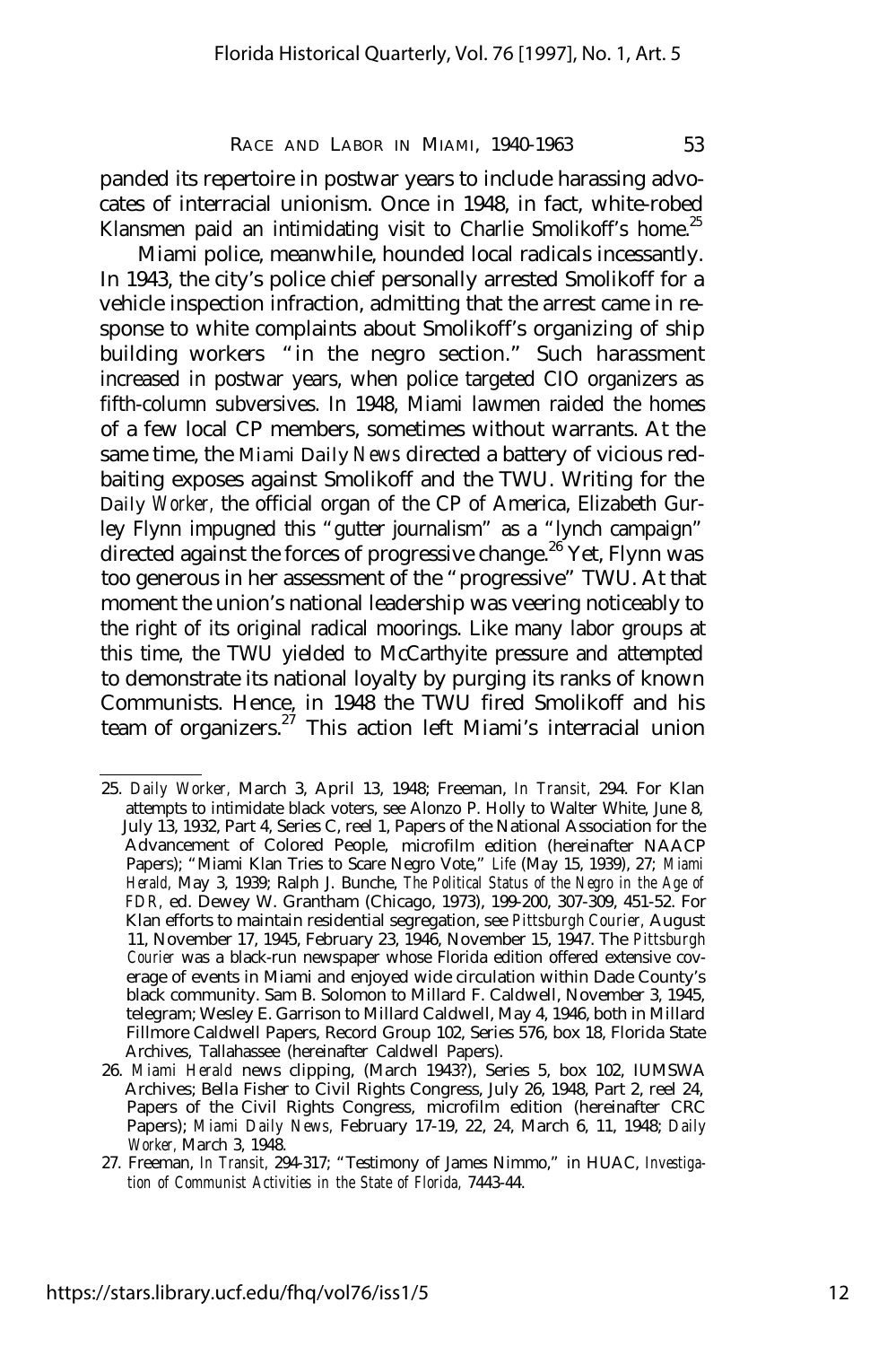movement without an institutional base. Consequently, the movement collapsed almost immediately.

More than anticommunism led to the failure of CIO initiatives in Miami, however. For one thing, the structure of the local business economy hampered CIO attempts to effect industry-wide unionization. As F. Ray Marshall has illustrated, the low-skill, smallfirm nature of Southern industry served as a stumbling block to organizing efforts throughout Dixie. The same was true in Miami, where manufacturing in the 1940s and 1950s remained the province of small plants that produced simple wares with a low-wage labor force. Moreover, by 1950 only 9.4 percent of the metropolitan workforce— less than 15,000 people— worked in industrial fields that the CIO would have likely considered within its operational purview. Though this level of industrial employment represented a threefold increase over prewar levels, the city's postwar industrial workforce was still comparatively small. The CIO, therefore, whose business strategy revolved around industrial unionism rather than AFL-style trade unionism, tread upon shaky ground in Miami from the start. $^{28}$ 

Racial controversy within the CIO also blunted the group's effectiveness. Despite the CIO's egalitarian preachments, there was in Miami some discrepancy between theory and practice in this regard. In 1943, a representative of the Shipbuilders Union flatly declared that the CIO's national anti-discrimination plank should be put aside when confronting touchy racial issues. Too vigorous a push for black rights, this official believed, would cause white workers to boycott the union, thereby undermining its bargaining power. Other unions took similar precautions. Most obviously, the CIO union hall was reserved for whites only, Black union meetings took place in "Colored Town." McCarthyite assaults precipitated further vacillation on racial-advancement issues. One Jewish radical repined in 1949 that CIO-baiting in Miami caused "a general slackening of the fight for Negro rights within the progressive T.W.U. union." CIO tolerance of Jim Crow led to friction between white and black labor activists. Lou Popps, for instance, rebuked lo-

<sup>28.</sup> Marshall, *Labor in the South;* Mohl, "Changing Economic Patterns," 66.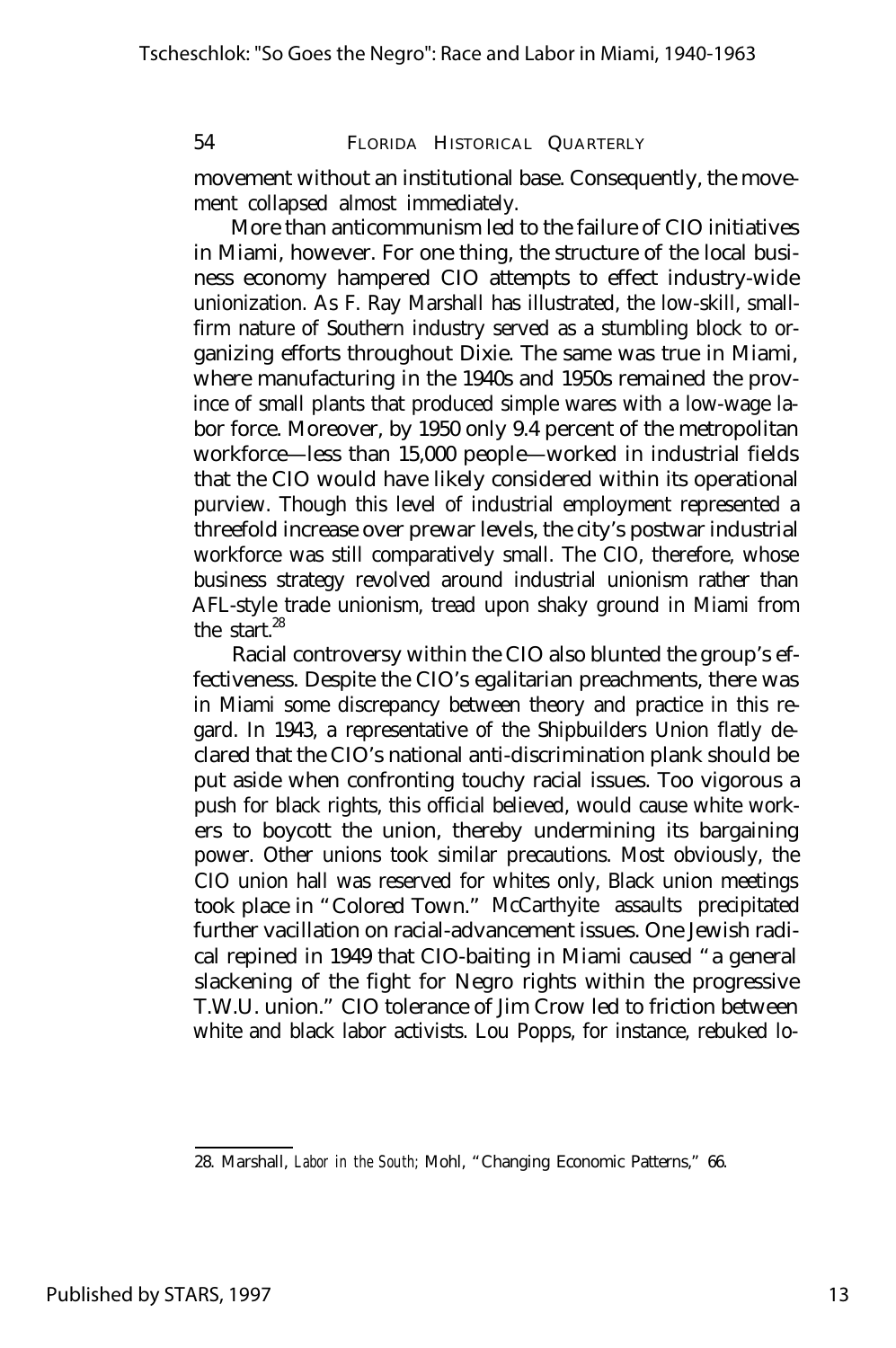cal TWU leadership for its "wishy-washy" stand against segregation and inequality in the city's airline industries.<sup>29</sup>

James Nimmo levied similar criticisms. Though himself a Communist, Nimmo believed white CIO organizers overzealously promoted the Communist agenda at the expense of union welfare, not to mention black aspirations for workplace equality. Charlie Smolikoff, for example, repeatedly chided Nimmo for failing to recruit black CP members from the AFL Laundry Workers Union. Nimmo, however, refused to court disaster by preaching communism in an AFL union. He also understood that black workers supported unionism, not for abstract ideological reasons, but for the promise of job security and better working conditions. From Nimmo's perspective, Smolikoff seemed "all interested in building the Communist Party," but less concerned about racial issues and general business matters affecting local unions.<sup>30</sup>

Similarly, Nimmo detected patterns of racial stratification within the CP itself. Though a member of the CP's executive city committee, Nimmo found himself excluded from many of the committee's closed-door meetings, summoned "only when . . . needed" for "discussions on Negro problems." When Elizabeth Gurley Flynn came to town in 1948 to meet with local party chieftains, Nimmo knew nothing of the visit until the next day-when he read about it in the *Miami Daily News.* Small wonder, then, that Nimmo believed the city's white leftists merely "played up" the theme of racial justice in order to "gain the sympathy of the Negroes to draw them into the party."<sup>31</sup>

The persistence of racial inequity in Miami's Left-led labor movement conformed to a pattern common in many southern cities. Recently, in studying labor activities in Birmingham's iron and steel industries, Robert J. Norrell has determined that the (CIO's egalitarian rhetoric was just that. Michael Honey has reached simi-

<sup>29.</sup> William Smith to Thomas J. Gallagher, November 18, 1943, Series 5, box 102, IUMSWA Archives; Bobby Graff to William L. Patterson, August 17, 1949, Part 2, reel 24, CRC Papers; "Testimony of James Nimmo," in HUAC, *Investigation of Communist Activities in the State of Florida,* 7436; "Testimony of Louis James Popps," in ibid., 7398.

<sup>30. &</sup>quot;Testimony of James Nimmo, " in HUAC, *Investigation of Communist Activities in the State of Florida,* 7437, 7440-41.

<sup>31. &</sup>quot;Testimony of James Nimmo, " in HUAC, *Investigation of Communist Activities in the State of Florida,* 7442-45; *Daily Worker,* March 3, 5, 1948; *Miami Daily News,* February 17-19, 22, 24, March 6, 11, 1948.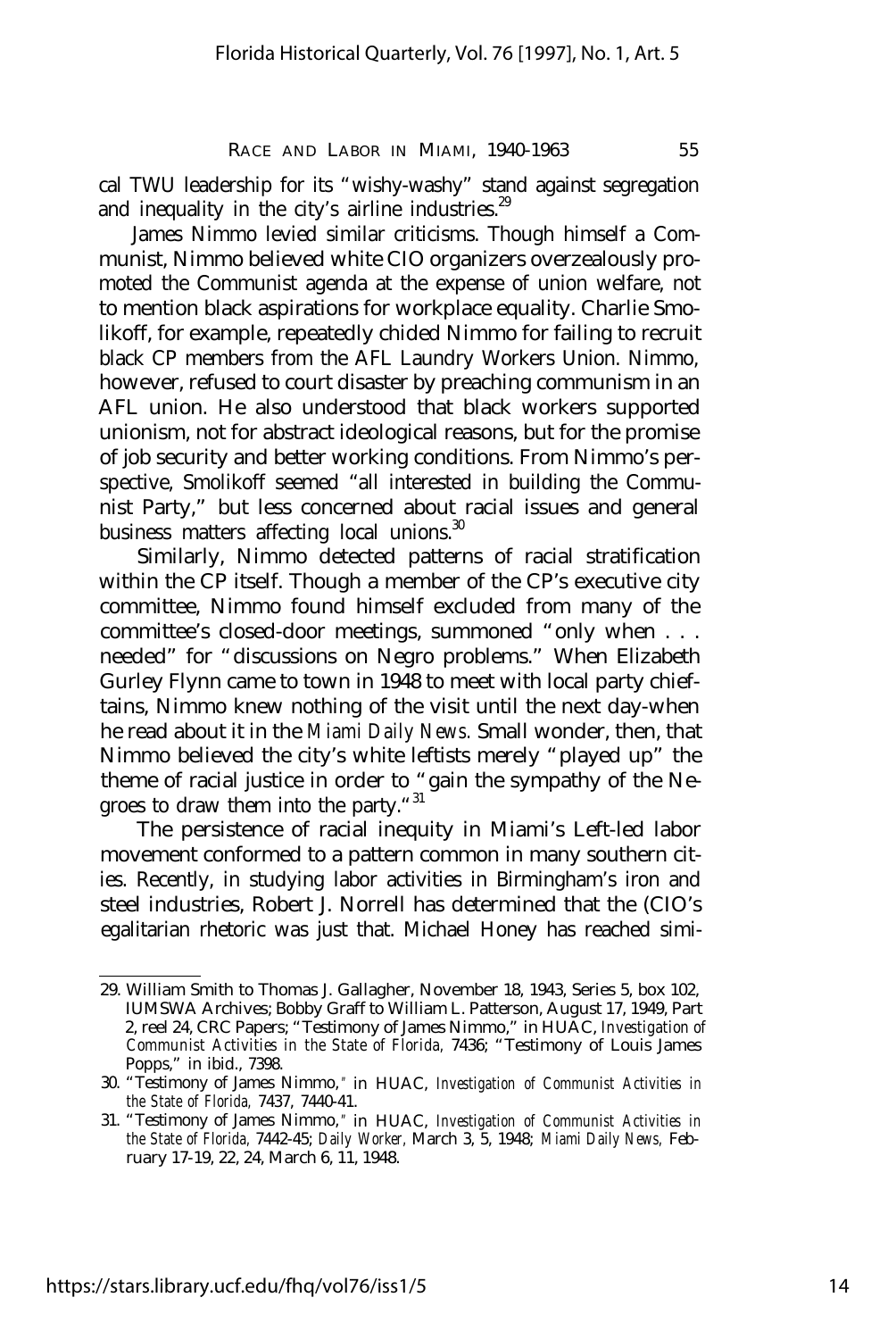lar conclusions regarding CIO operations in Memphis. According to him, "the South's racial etiquette remained firmly in place in most CIO unions" in Memphis, where "racial divisions remained a potent source of [union] conflict, controversy, and weakness." For these scholars the CIO's equivocation on the race question contributed largely to that group's inability to organize Southern industrial workers on any grand scale. They certainly depict the CIO in a far less progressive light than do Korstad and Lichtenstein in their examination of the CIO in Winston-Salem.<sup>32</sup>

Critics of Honey and Norrell argue that the two historians underestimate the obstacles facing the CIO in the South. Aside from right-wing repression and handicaps involving the structure of southern industry, the CIO confronted a white culture overwhelmingly united in its defense of the existing racial order. According to these critics, the pressure of this massive resistance, rather than any hypocritical conservatism of the CIO, accounted for accommodationist Jim Crowism in southern CIO unions. As Judith Stein states in her study of labor in Birmingham, "the wide gap between union principles . . . and attitudes prevailing in the surrounding city, diluted practice." Likewise, Rick Halpern has shown that in Fort Worth's packinghouse industry the CIO fought earnestly for black shop-floor rights, while declining to challenge southern racial conventions outside the workplace as a simple matter of survival. These studies suggest that Honey and Norrell misjudge the extent to which the CIO could have realistically won civil rights for southern blacks. Popular opposition to black social progress, not the policies of unions themselves, explained the temporary condition of interracial unionism in Dixie.<sup>3</sup>

On a related note, some historians have pointed out that the practice of racial separatism did not cost unions black support. Bruce Nelson, for example, has found that black shipyard workers

<sup>32.</sup> Robert J. Norrell, "Caste in Steel: Jim Crow Careers in Birmingham, Alabama," *Journal of American History* 73 (December 1986), 669-94; Michael Honey, "Industrial Unionism and Racial Justice in Memphis," in Zieger, ed., *Organized Labor in the Twentieth-Century South,* 135-57, quotations on 146 and 147; Michael Honey, *Southern Labor and Black Civil Rights: Organizing Memphis Workers* (Urbana, 1993).

<sup>33.</sup> Judith Stein, "Southern Workers in National Unions: Birmingham Steelworkers, 1936-1951," in Zieger, ed., *Organized Labor in the Twentieth-Century South,* 183-222, quotation on 195; Rick Halpern, "Interracial Unionism in the Southwest: Fort Worth's Packinghouse Workers, 1937-1954," in ibid., 158-82. See also Alan Draper, *Conflict of Interests: Organized Labor and the Civil Rights Movement, 1954- 1968* (Ithaca, 1994), 9-14.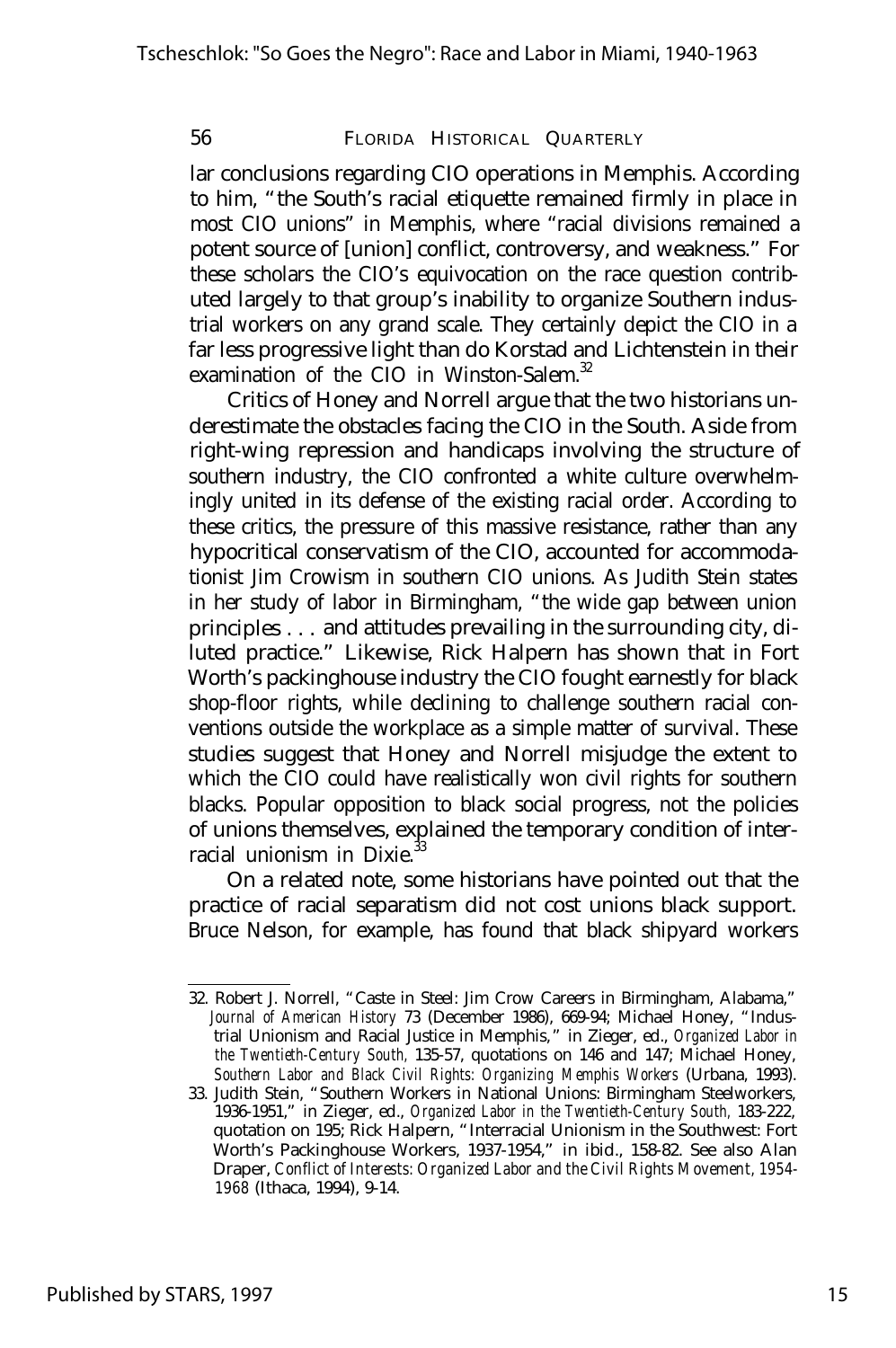in New Orleans and Mobile continued to back the CIO Longshoremen's Union despite its acquiescence to discrimination because they saw unionism as a source of benefits previously unattainable. Given this fact, Alan Draper has suggested that the CIO's equivocation on race represented an "astute" course of self-preservation in the race-conscious South. At any rate, Nelson and Draper, like Halpern and Stein, have exonerated the CIO from culpability for its failings in the South.<sup>34</sup>

The foregoing arguments shed some light on the CIO situation in Miami. As mentioned earlier, the structure of the economy and the city's unique ethnic mixture provided a less-than-ideal setting for industrial unionism. Clearly, attacks from the political Right proved detrimental as well. Also, like CIO leaders elsewhere, those in Miami feared that strong agitation for racial equality would result in charges of "nigger unionism" by working-class whites. Further, black Miamians, like African Americans in other communities, supported the union movement despite its meek stance on civil rights. Even James Nimmo admitted that most black workers thought the CIO and CP were "doing a great job in assisting the Negroes." 35

Nevertheless, the racial policies of Miami's CIO had a more damaging impact than Draper and like-minded scholars acknowledge. As the objections raised by Nimmo and Lou Popps plainly illustrate, CIO ambivalence on racial matters caused disaffection among Miami's leading black labor organizers. This dissension scarcely aided the cause of interracial unionism. Moreover, CIO accommodation to Jim Crow divested its organizing activities of the committed moral vision needed to sustain a true social movement. Thus, as Honey and Norrell conclude in their studies of Memphis and Birmingham, CIO organizations in Miami indeed bore a share of the responsibility for their own failings. That no union-anchored civil rights movement emerged in Miami during the 1940s was, at least in part, a consequence of labor's own volition.

<sup>34.</sup> Bruce Nelson, "Class and Race in the Crescent City: The ILWU from San Francisco to New Orleans," in Steven Rosswurm, ed., The *CIO's Left-Led Unions* (New Brunswick, N.J., 1992), 19-45; Draper, *Conflict of Interests,* 12. *See* also Alan Draper, "New Southern Labor History Revisited: The Success of the Mine, Mill, and Smelters Union in Birmingham, 1934-1938," *Journal of Southern History* 62 (February 1996), 87-108.

<sup>35. &</sup>quot;Testimony of James Nimmo, " in HUAC, *Investigation of Communist Activities in the State of Florida,* 7441.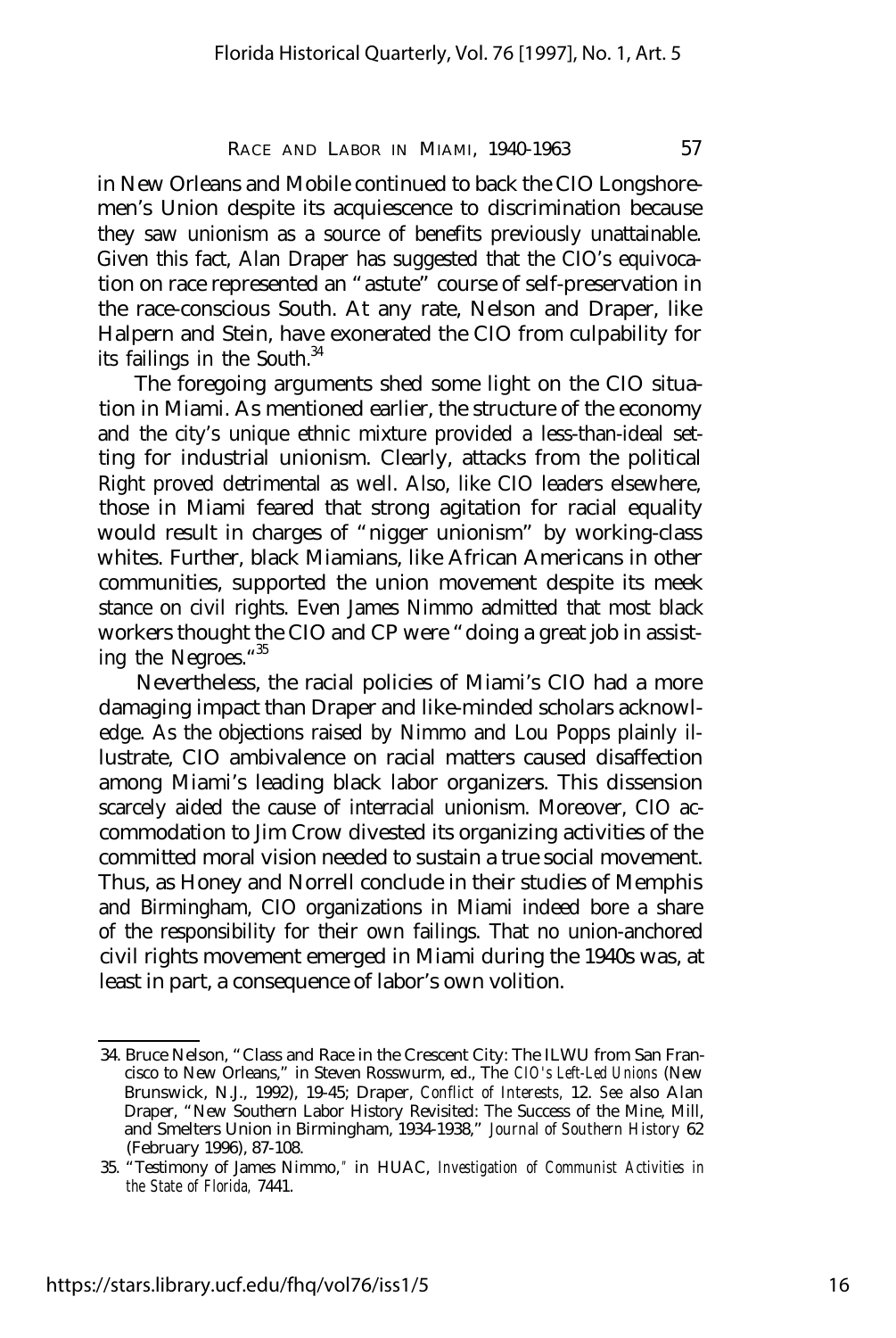The course followed by local CIO organizers after their dismissal from the TWU further illustrates this point. For a brief period, Smolikoff, Nimmo, and their circle of associates attempted to continue their biracial organizing activities from within the ranks of Miami's newly founded chapter of the Civil Rights Congress (CRC). This organization sprang into national existence in 1946 through the merger of three agencies that promoted racial equality, labor rights, and civil liberties: the National Negro Congress, the International Labor Defense, and the National Federation for Constitutional Liberties. Miami's CRC branch came into being in 1948, when several local Jewish radicals organized the chapter in response to conservative assaults upon Miami's leftist community.<sup>36</sup>

A composite of militant blacks, labor rights advocates, and leftwing and predominantly female Jews, the local CRC employed a variety of interracial mass-action tactics to call public attention to the ignominy of Jim Crow in Miami. The group's CIO contingent worked mainly in the area of black labor rights, challenging the exclusionary policies of AFL unions and seeking to form new biracial labor organizations. Thus, by 1950, the CRC established a Greater Miami Right to Work Committee to combat racially restrictive labor practices, especially in local construction industries, which employed a large segment of Miami's African-American workforce.<sup>37</sup>

These efforts stalled at times, however, as the CRC experienced the same racial cleavage that earlier rent CIO and CP leadership. To the dismay of CRC coordinator Matilda "Bobby" Graff, most of the group's labor activists refused to link their "fight in the shops" with the broader "political struggle for civil rights." The old CIO organizers worked to unionize black laborers but, once again, demonstrated little commitment to the overall theme of race advancement. This was telling, as Smolikoff and his band no longer answered to cautious union bosses anxious over political flak and potential white backlash. Instead, they belonged to an organization whose avowed purpose was to sustain a massive, labor-oriented civil

<sup>36.</sup> Gerald Horne, *Communist Front?* 13-36; Lawrence S. Wittner, "The National Negro Congress: A Reassessment," *American Quarterly* 22 (Winter 1970), 883- 901; Charles H. Martin, "The International Labor Defense and Black America," *Labor History* 26 (Spring 1985), 165-94; Bella Fisher to Civil Rights Congress, July 26, 1948, Part 2, reel 24, CRC Papers; Mohl, "'South of the South'?"

<sup>37.</sup> Bella Fisher to Len Goldsmith, December 16, 1948; William L. Patterson to Bobby Graff, August 13, October 4, 1949; Bobby Graff to William L. Patterson, August 17, December 12, 1949; Greater Miami Right to Work Committee, "An Appeal to Reason," mimeographed bulletin (1950?), all in Part 2, reel 24, CRC Papers; Pittsburgh Courier, December 25, 1949; Mohl, "'South of the South'?"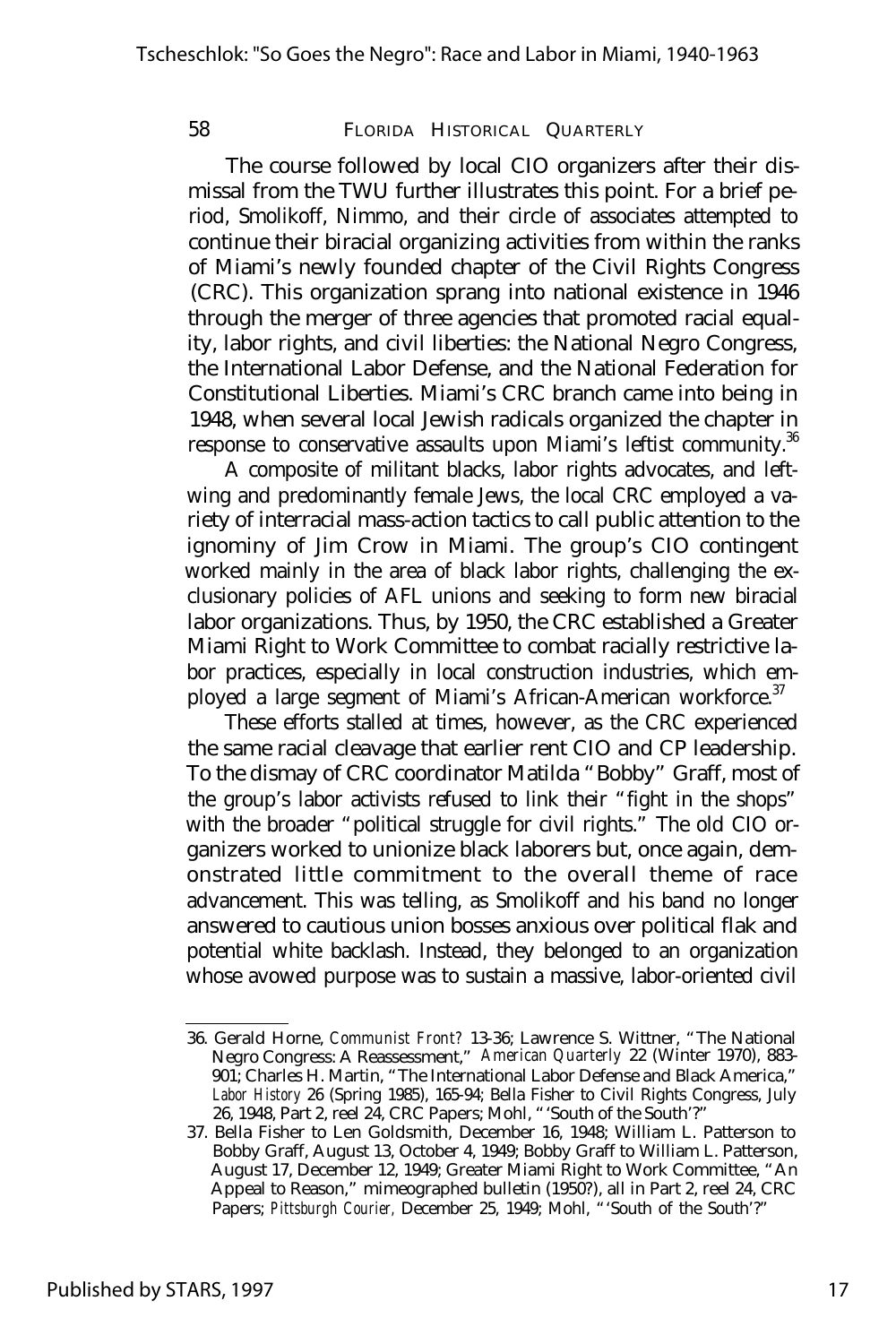rights movement. Yet, they balked at this mission, which led to disputes with some CRC Jews, like Graff, and black activists, like Nimmo. National CRC leaders were equally displeased. In a letter to Nimmo, the director of CRC branches recommended greater efforts to carry the movement to "Negro working people" and their white working-class allies-something that Smolikoff's CP-CIO coterie had clearly failed to do.<sup>38</sup>

CRC hopes for a joint labor-civil rights movement held no real prospects for success, however, as the organization received a swift deathblow from the political Right. On account of the group's pronounced interracialism and commitment to civil equality, the CRC was from its inception a constant target of harassment and repression by the KKK and the Miami police. Owing to its radical slant and to the Communist tendencies of its pro-labor elements, the CRC also fell victim to the right-wing political demagoguery of the early cold war era. Conservative officeholders, reactionary civic clubs, and a hyperpatriotic press all attacked the CRC as a Communist-front organization, putting the group on the defensive and undermining its effectiveness. This "hysterical baiting," as Bobby Graff called it, exacted a heavy toll, By mid-1950, Graff could report that right-wing segregationist interests had driven her group into oblivion.<sup>3</sup>

The destruction of the CRC marked the end of the radical-led drive for biracial unionism in Miami. AFL unions reclaimed their hegemony, trampling the unionist aspirations of most African Americans. During the McCarthy era, in fact, the city's conservative leadership accorded flag-waving AFL organizations carte blanche to tighten racial controls. In the early 1950s, therefore, union officials were allowed to dictate the curricula of black vocational schools in Dade County. Predictably, labor leaders compelled these schools to offer training in traditional "colored" trades only, so that black graduates could not compete in white-dominated fields. $40$ 

Gross racial proscription in local building trades typified the difficulties would-be black unionists faced in Miami during the 1950s. Throughout the first half of the decade, not a single construction-related union admitted black applicants, no matter how

https://stars.library.ucf.edu/fhq/vol76/iss1/5

<sup>38.</sup> Bobby Graff to William L. Patterson, March 31, August 17, 1949; Milton Wolff to James Nimmo, March 3, 1950, Part 2, reel 24, CRC Papers.

<sup>39.</sup> Bobby Graff to Leon Josephson, March 4, 1949; Bobby Graff to William L. Patterson, March 31, August 17, 1949, May 4, 1950, all in Part 2, reel 24, CRC Papers; *Miami Daily News*, March 16, 1949; Mohl, "'South of the South'?"; Horne, *Communist Front?* 190-95, 252, 257.

<sup>40.</sup> Warren M. Banner, *An Appraisal of Progress, 1943-1953* (New York, 1953), 63.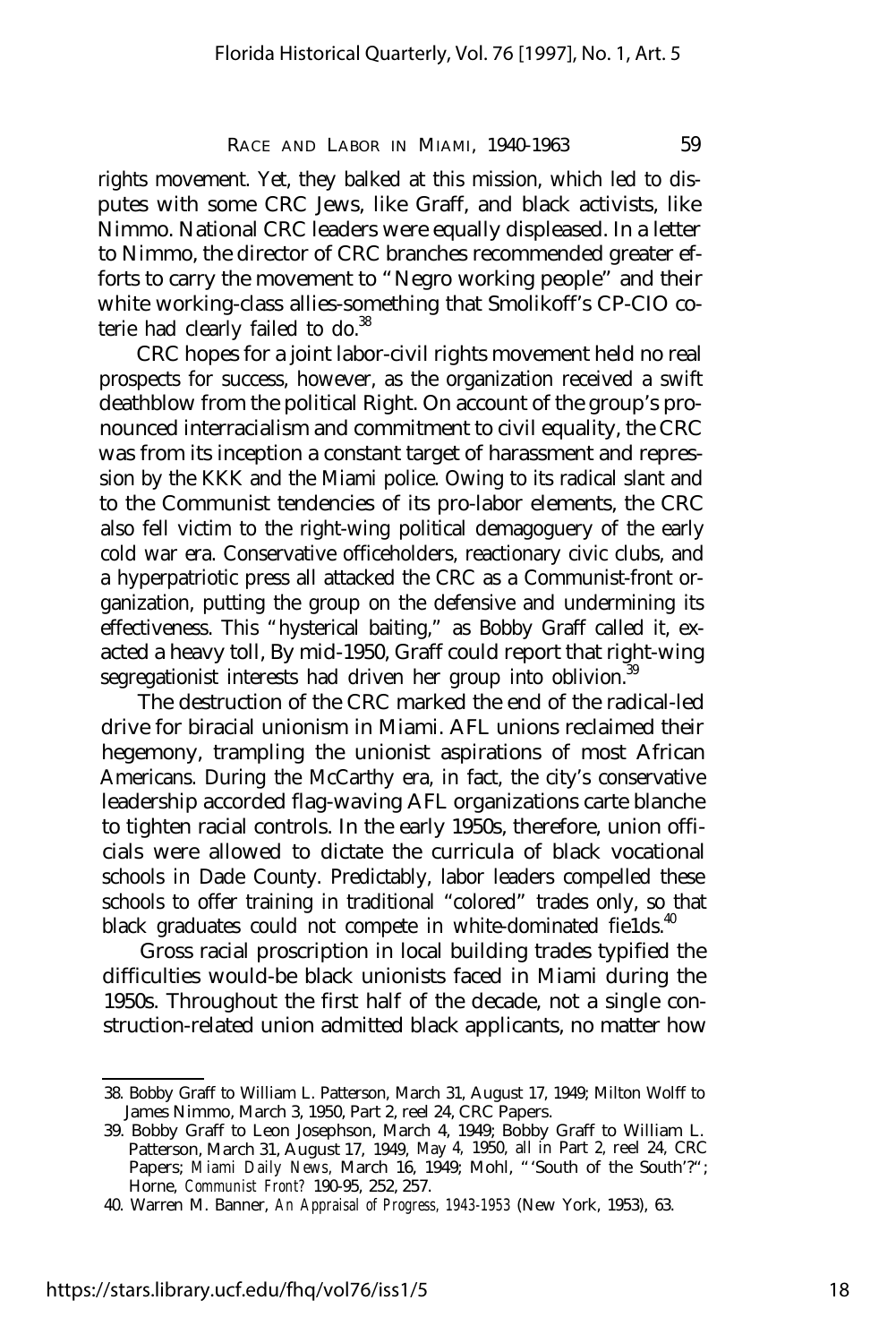highly qualified. This left black craftsmen, who were determined to work as skilled mechanics in Miami despite color bars, with little recourse but to form their own unions. By the mid-1950s, therefore, black plumbers, electricians, carpenters, painters, stonemasons, roofers, hod carriers, and other building tradesmen had all formed their own unions. Generally, these organizations served as segregated auxiliaries of the regular all-white unions.<sup>41</sup>

These Jim Crow unions had difficulty conducting business. Discriminatory hiring hall practices, for instance, limited the scope of employment for African-American unionists. Invariably, white union bosses enforced "gentlemen's agreements" restricting black operatives to job sites in "colored" districts while reserving all work in white areas for whites, During the mid-1950s union managers violated these covenants whenever business in white areas tapered off, however, "furloughing" black artisans so that out-of-work whites could find employment in black neighborhoods. Under these circumstances, noted local NAACP counsel Howard W. Dixon in 1954, black tradesmen received only "a modicum of work."<sup>42</sup>

Black unionists encountered other roadblocks. Since Jim Crow locals were not chartered by the AFL, they offered black workers only second-class membership status. Workmen in "colored" auxiliaries paid union dues to the main local, but they seldom received voting rights or other privileges that AFL labor contracts secured for white union members. Furthermore, not one of Miami's segregated unions allowed its black members to receive apprenticeship training, effectively denying them access to the craft opportunities and vocational instruction that prepared white operatives for career advancement<sup>43</sup>

<sup>41.</sup> Howard W. Dixon to Herbert Hill, March 25, 1954, Part 13, Series A, reel 3, NAACP Papers; Florida Council on Human Relations, "Negro Employment in Miami," *New South* 17 (May 1962), 8.

<sup>42.</sup> Howard W. Dixon to Herbert Hill, March 25, 1954, April 22, 1955, Part 13, Series A, reel 3; Herbert Hill to Boris Shishkin, June 7, 1954, Part 13, Series A, reel 11, NAACP Papers; Florida Advisory Committee to the U.S. Commission on Civil Rights, *Report on Florida: Constitutional Principle vs. Community Practice, A Survey of the Gap in Florida* (Washington, D.C., 1963), 24-26, 40.

<sup>43.</sup> Greater Miami Right to Work Committee, "An Appeal to Reason," Part 2, reel 24, CRC Papers; Howard W. Dixon to Herbert Hill April 15, 19, 1954; Herbert Hill to Howard W. Dixon, May 28, 1954, all in Part 13, Series A, reel 3, NAACP Papers; Florida Advisory Committee to the U.S. Commission on Civil Rights, *Report on Florida,* 24-26.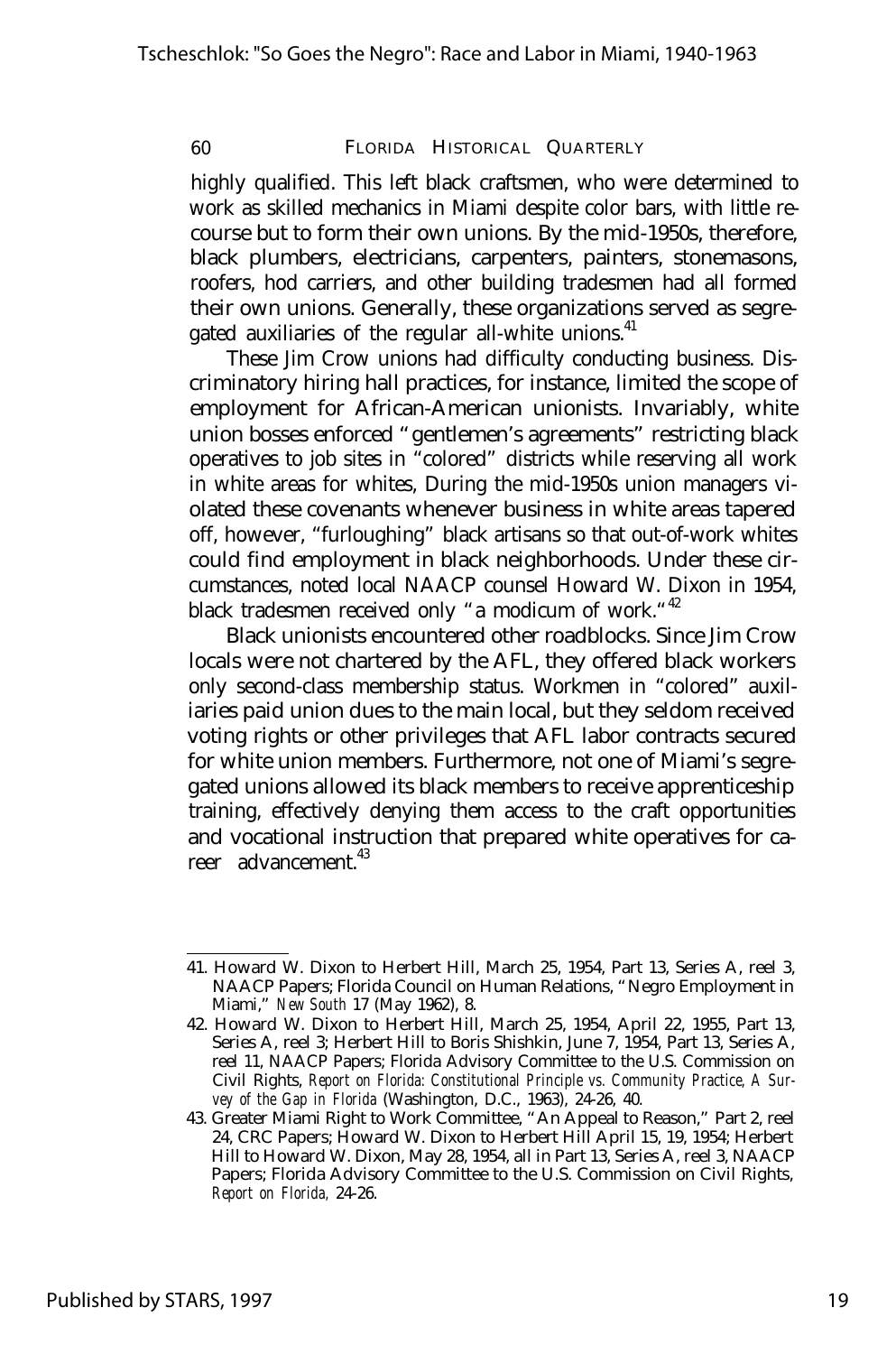Black building tradesmen did not accept such discrimination passively, however. Until around 1950, blacks actively backed the CRC's Greater Miami Right to Work Committee in its campaign to end AFL restrictions that "denied [blacks] the right to earn a livelihood." Once the CRC collapsed, though, black workers were left without an organizational base through which to pursue their aims. This organizational void persisted through the early 1950s. African-American craftsmen could have turned to the local branch of the NAACP during these years, but did not for good reason. Until the mid-1950s Miami's NAACP leadership proved meek, timid, and all but dormant in its civil rights advocacy. As CRC chief Bobby Graff reported in 1949, the Miami NAACP was "in very bad condition" with an "'Uncle Tom' leadership" that "want[ed] no participation in any kind of struggle."<sup>44</sup>

This situation changed in 1954, however, when a new NAACP president, Father Theodore R. Gibson, infused his organization with a more aggressive spirit. An Episcopal priest, Gibson emerged as Miami's preeminent black activist in the 1950s and 1960s. In transforming the NAACP into a forceful voice for racial justice, Gibson enjoyed the aid of another activist preacher, Reverend Edward T. Graham. Minister of the largest Baptist church in Miami, Graham led several social protests in the 1940s as head of Miami's Negro Service Council, which served as the forerunner of the Greater Miami Urban League. Not surprisingly, Gibson and Graham were the foremost leaders of the black freedom struggle in Miami during the 1950s and 1960s. In the 1970s, black voters rewarded the two clergymen for their service by elevating them both to the Miami City Commission.<sup>45</sup> As soon as Miami's NAACP adopted a more activist stance, the city's black construction tradesmen looked to the association as a new base from which to challenge discriminatory labor policies. In early 1954, Samuel W. Perry, business manager of Miami's all-black trowel-trades union, appealed to the NAACP to assist the workmen he represented in securing equal labor rights. The newly invigorated organization enthusiatically accepted the invitation, launching a workmen's

<sup>44.</sup> Greater Miami Right to Work Committee, "An Appeal to Reason;" Bobby Graff to William L. Patterson, July 9, December 12, 1949, Part 2, reel 24, CRC Papers; Mohl, "'South of the South'?"

<sup>45.</sup> Raymond A. Mohl, "The Pattern of Race Relations in Miami since the 1920s," in David R. Colburn and Jane L. Landers, eds., *The African American Heritage of Florida* (Gainesville, 1995), 326-65.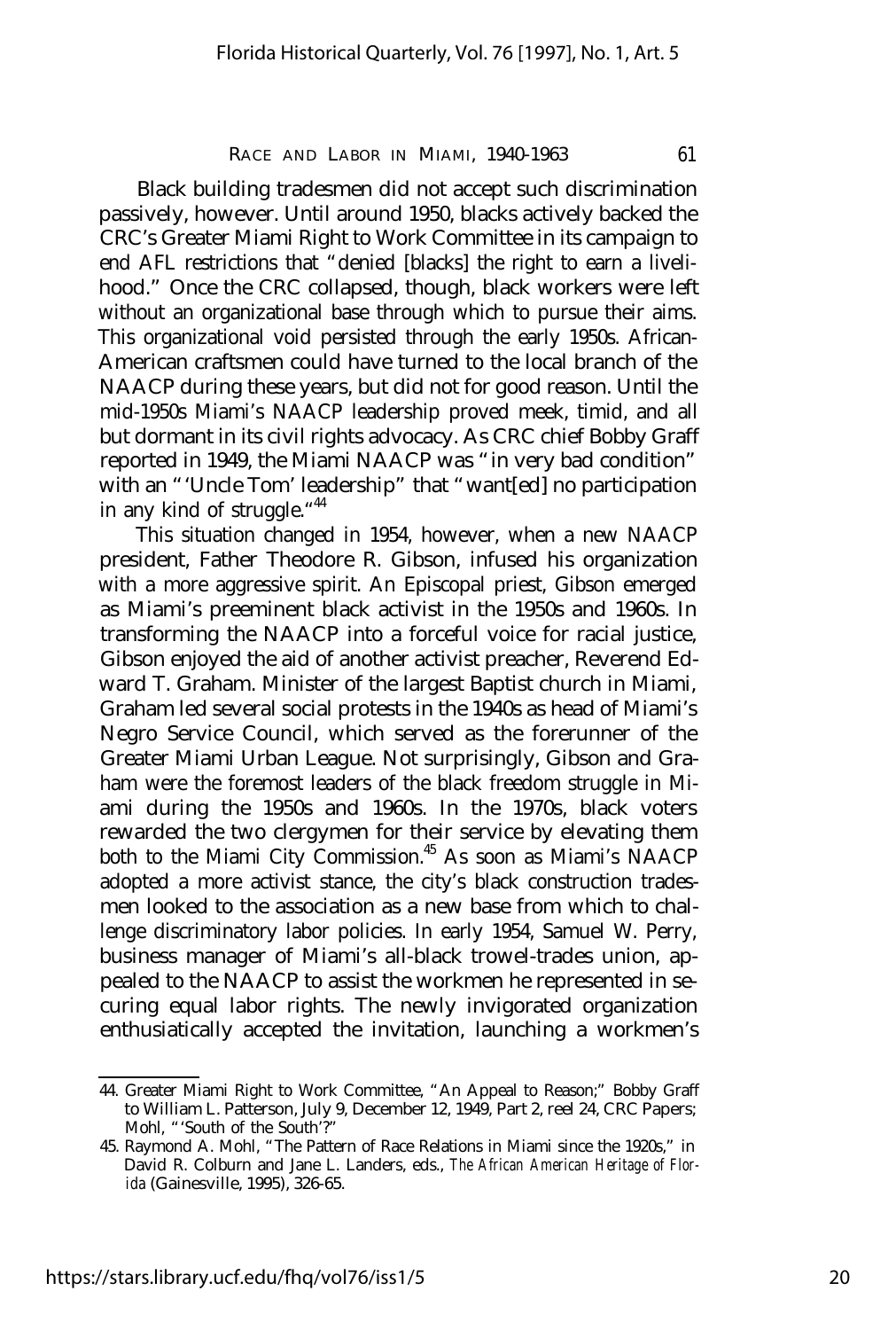rights campaign to "bust" the gentlemen's agreements and to integrate the city's lily-white craft unions. For several months, a team of NAACP officers, including Graham and the group's national labor relations secretary, Herbert Hill, met with black union agents and local AFL representatives to press the issue of integration. These negotiations soon brought positive results. In autumn 1954, Sam Perry's trowel tradesmen successfully merged into the established Bricklayers, Masons, and Plasterers Local 7 of Dade County.<sup>46</sup>

Yet, integrationist efforts failed in most other areas. Unions representing carpenters, painters, tilesetters, sheetmetal workers, and nearly all other building tradesmen held firmly to the color bar, refusing to admit qualified black mechanics. In 1955, therefore, the NAACP could report that the AFL carpenters union had not "lifted any color ban" but instead had "provoked more economic discrimination." By the same token, union leaders continued to enforce covenants preventing black artisans from working outside "colored" areas. And, not infrequently, union officials maintained this arrangement by compelling contractors to refuse jobs to black workmen. In 1955, for example, when one contractor attempted to employ African-American carpenters on a "white" project, he was informed by the AFL's business agent that "he'd better lay off if he didn't want something to happen to his building." Even the newly integrated bricklayers local adopted a policy prohibiting the use of interracial work details.<sup>47</sup>

Miami's NAACP chapter doubtless planned to escalate its workmen's rights campaign in order to emend these injustices, but attacks by Florida McCarthyites soon precluded this possibility. Persecution of Miami's leftist community by no means ended with the dissolution of the CRC in 1950. As one writer for *The Nation* observed in 1955, a strain of "grass-roots McCarthyism" pervaded the Miami area throughout the early 1950s. In 1954, for instance, both

<sup>46.</sup> Howard W. Dixon to Herbert Hill, March 25, June 2, August 21, 1954; Herbert Hill to F. A. Rodriguez, December 3, 1954, all in Part 13, Series A, reel 3; Herbert Hill to Howard W. Dixon, June 8, 1954; NAACP, "Negro Mechanics Admitted to Ex-Lily-White Florida Union," press release, September 2, 1954; NAACP, "Dade County AFL Union Steps Up Integration," October, 21, 1954, press release, all in Part 13, Series A, reel 11; Herbert Hill to NAACP Executive Secretary, memorandum, September 7, 1954, Part 13, Series A, reel 20, NAACP Papers.

<sup>47.</sup> Herbert Hill to Howard W. Dixon, September 15, 1954; Howard W. Dixon to Herbert Hill, March 26, April 22, May 2, 1955, all in Part 13, Series A, reel 3, NAACP Papers; *Miami Herald,* February 18, 1955.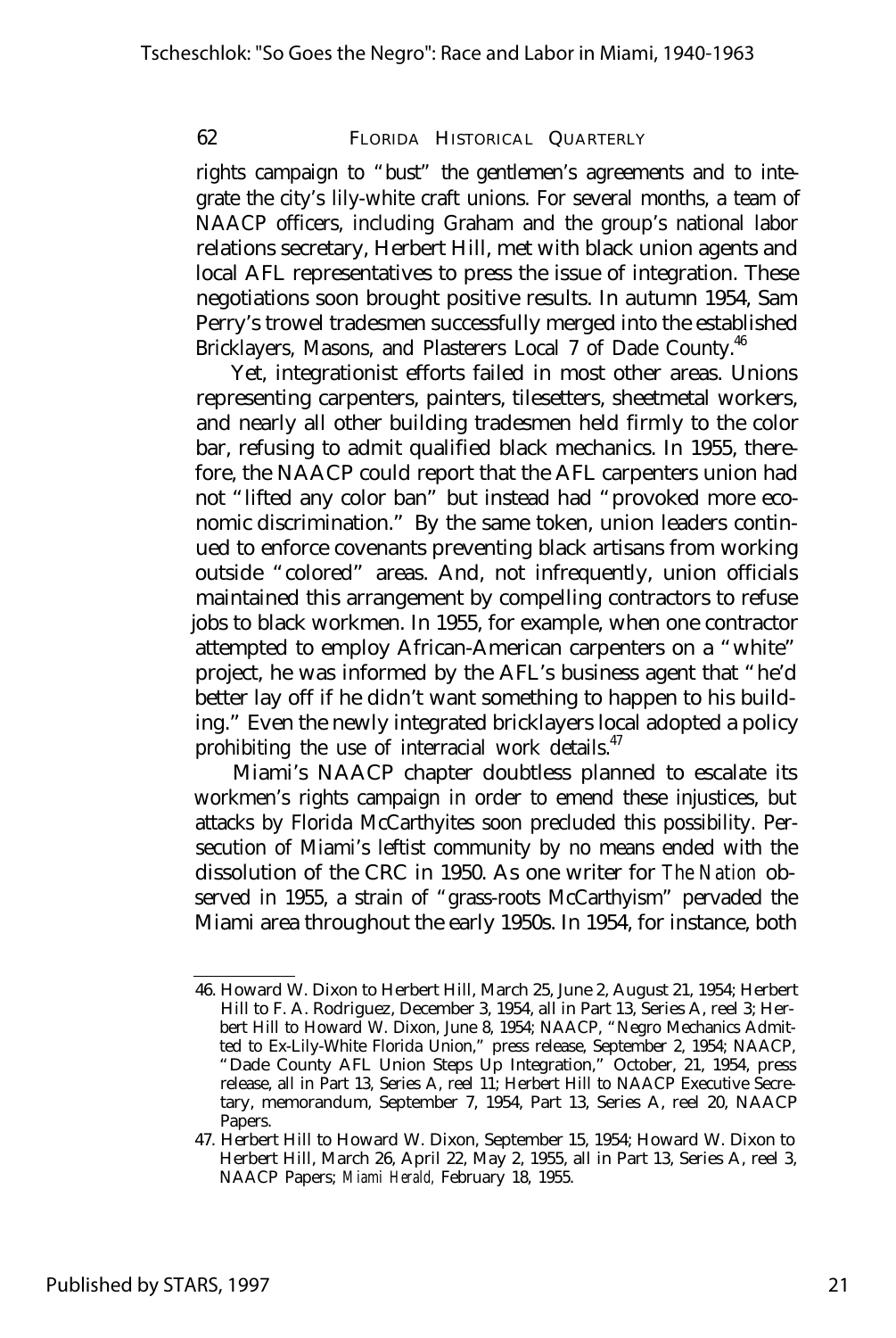HUAC and a Dade County grand jury conducted hearings to ferret out local Communists. A year later, the Florida Attorney General's office launched a similar crusade against subversive operations in the state. During all these investigations, Miami labor radicals and old CRC leftists, including Graff, Smolikoff, and Nimmo, endured unrelenting harassment. County inquisitors even jailed Smolikoff briefly after he invoked his Fifth Amendment rights during grand jury proceedings.<sup>48</sup>

Against this backdrop, Miami's NAACP branch pressed for black inclusion in local labor unions. Though far more moderate than the CIO or the CRC, the NAACP was nonetheless inviting trouble. By the mid-1950s, Florida segregationists, like those throughout the South, had come to see anticommunist rhetoric as a potential means to forestall civil rights gains for blacks. According to guardians of white supremacy, any group that challenged the established order was dangerously un-American. Hence, Miami's now-militant NAACP chapter was bound to encounter the same right-wing molestation that debilitated local CRC and CIO affiliates in the 1940s.

Indeed, in 1956 state lawmakers created a body to carry out this mission— the Florida Legislative Investigation Committee (FLIC), which was headed by former Klansman and staunch white supremacist Charley Johns.<sup>49</sup> Ostensibly, the Johns Committee was intended to keep subversive state groups in check. In reality, the FLIC functioned as a conservative weapon to stifle civil rights activism in Florida by attempting to expose the state NAACP as a Communist-front organization, and the committee made Miami's NAACP branch its primary target. In 1957, FLIC witch-hunters began a six-year crusade in Miami to "show a definite tie-up between the Communist movement and the NAACP" in Florida. Year after year, the FLIC subjected Miami NAACP members to batteries of hearings and high-pressure interrogations, hoping, as the leader of

<sup>48.</sup> Frank Dormer, "The Miami Formula: An Exposé of Grass-Roots McCarthyism," *The Nation* 180 (January 22, 1955), 65-71; Leslie B. Bain, "Red Hunt in Miami: Who Formed the Posse?" *The Nation* 179 (August 7, 1954), 110-12; Mohl, "'South of the South'?"; "Testimony of James Nimmo," in HUAC, *Investigation of Communist Activities* in the *State of Florida,* 7426-48; "Testimony of James Nimmo"; "Testimony of Charles Smolikoff," box 6, FLIC Papers; Rubin, *Report on Investigation of Subversive Activities in Florida,* 38-52; *Miami Herald,* September 1, 1954; *Daily Worker,* September 16, December 23, 30, 31,1954.

<sup>49.</sup> David M. Chalmers, *Hooded Americanism: The History of the Ku Klux Klan,* 3rd ed. (Durham, N.C., 1987), 340.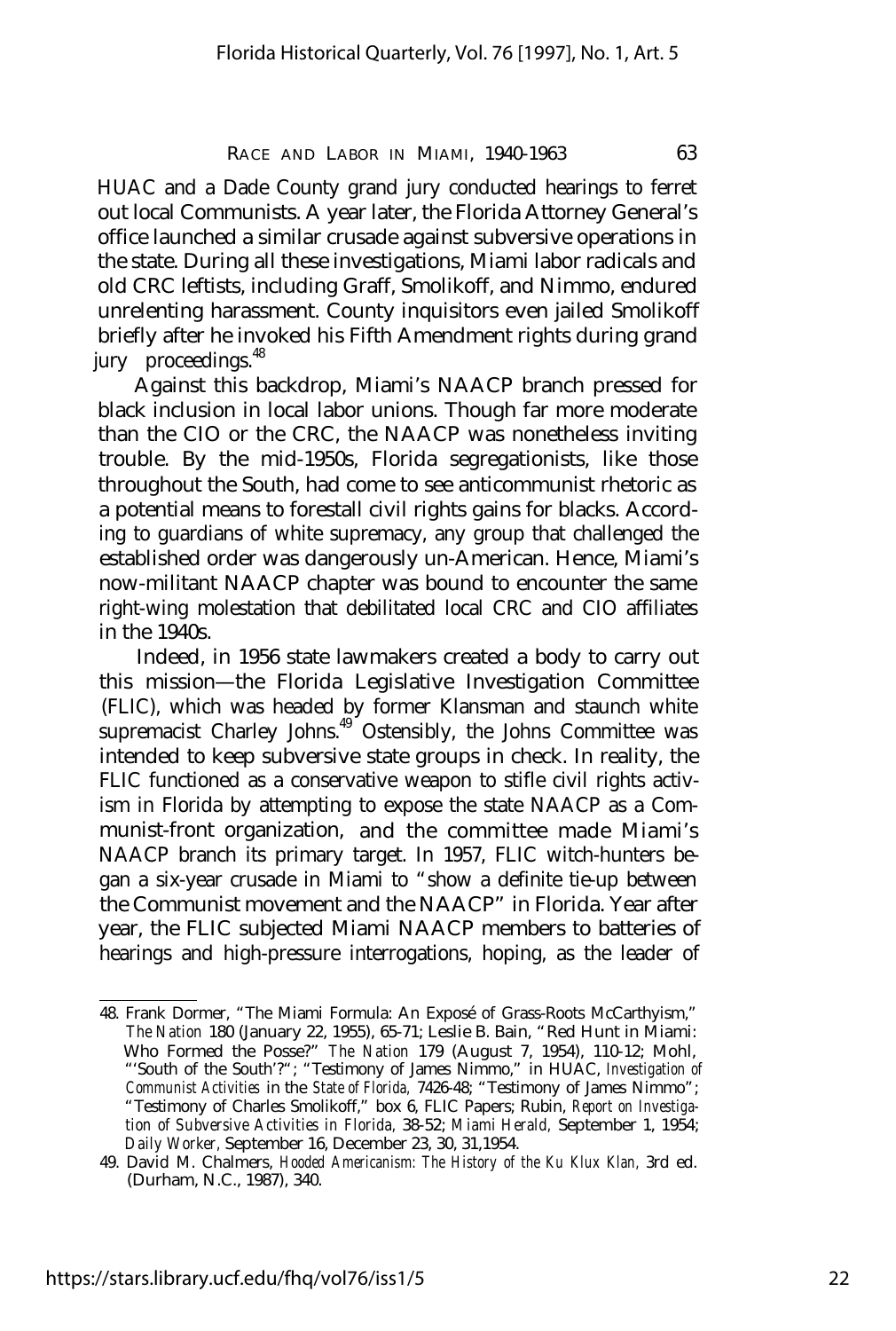Miami's CORE affiliate noted, "to smoke out reds in the NAACP."<sup>50</sup> By 1959, both Gibson and Graham found themselves on trial for contempt, with Gibson's case reaching the U.S. Supreme Court. A 1963 directive by the Court finally ended FLIC harassment of the Miami NAACP.<sup>51</sup>

Unlike some embattled NAACP groups elsewhere, Miami's NAACP branch never ceased functioning during its red-baiting ordeal. The costs of combating McCarthyite witch-hunts nonetheless placed a "heavy financial burden" on the Miami NAACP, while the whole affair precipitated a temporary drop in membership for the organization.<sup>52</sup> These developments forced Father Gibson and his associates to reduce the scope of their activities. From the late 1950s through the early 1960s, the Miami NAACP concentrated almost exclusively upon matters of school integration, black voter registration, and integration of public accommodations.<sup>53</sup> Hence,

<sup>50.</sup> Theodore R. Gibson to Miami NAACP members, March 3, 1958, Series 1, box 3, Robert W. Saunders Papers, University of South Florida Library, Tampa (hereinafter Saunders Papers); Shirley Zoloth to Gordon Carey and James Robinson, (November 1959?), Series 5, reel 19, CORE Papers.

<sup>51.</sup> *Gibson v. Florida Legislative Investigation Committee,* 372 U.S. 539 (1963); *Graham v. Florida Legislative Investigation Committee,* 126 Southern Reporter, 2d Series 133 (1960); Robert W. Saunders to Roy Wilkins, memorandum, June 22, 1959; Robert W. Saunders to Rutledge Pearson, (1963?), both in Series 1, box 1, Saunders Papers; *Miami Herald,* February 5-26, 1957, February 8-28, March 1, 1958, March 27, 1963; *Miami News,* February 7, June 18, 1958, March 27-28, 1963; *Miami Times,* March 8, 1958, April 11, 1959. See also Steven F. Lawson, "The Florida Legislative Investigation Committee and the Constitutional Readjustment of Race Relations, 1956-1963," in Kermit L. Hall and James W. Ely, Jr., eds., *An Uncertain Tradition: Constitutionalism and the History of the South (Athens, 1989),* 296-325.

<sup>52.</sup> Theodore R. Gibson to Miami NAACP members, March 3, 1958; Helen M. Berckmann to Robert W. Saunders, March 10, 1958, Series 1, box 3, Saunders Papers; Lawson, "The Florida Legislative Investigation Committee," 316.

<sup>53.</sup> For the Miami NAACP and school integration, see *Southern School News,* July 1956, 2, September 1958, 9; *Miami Herald,* August 19, September 14, 18, 1958; NAACP, Miami Branch, "An Open Letter to All Negro Parents of School-Age Children in Dade County," mimeographed typescript, (1957?), Series 1, box 3, Saunders Papers; Florida Advisory Committee to the U.S. Commission on Civil Rights, *Report on Florida,* 14; *Gibson v. Board of Public Instruction of Dade County, Florida,* 272 Federal Reporter, 2d Series 763 (1959). For the Miami NAACP and black voter registration, see Robert W. Saunders to Theodore R. Gibson, March 27, 1959; Robert W. Saunders to John M. Brooks, December 18, 1959, both in Series 1, box 1, Saunders Papers. For the Miami NAACP and the fight to integrate public facilities, see Edward T. Graham to Theodore R. Gibson, August 8, 1960, LeRoy Collins Papers, Record Group 102, Series 776, box 33, Florida State Archives, Tallahassee; *Miami News,* June 7, 1956, April 11, 1960; *Miami Herald,* March 5, April 12, 1960; *Miami Times,* June 16, November 17, 1956, August 17, 1957, July 23, August 6, 20, September 3, 1960.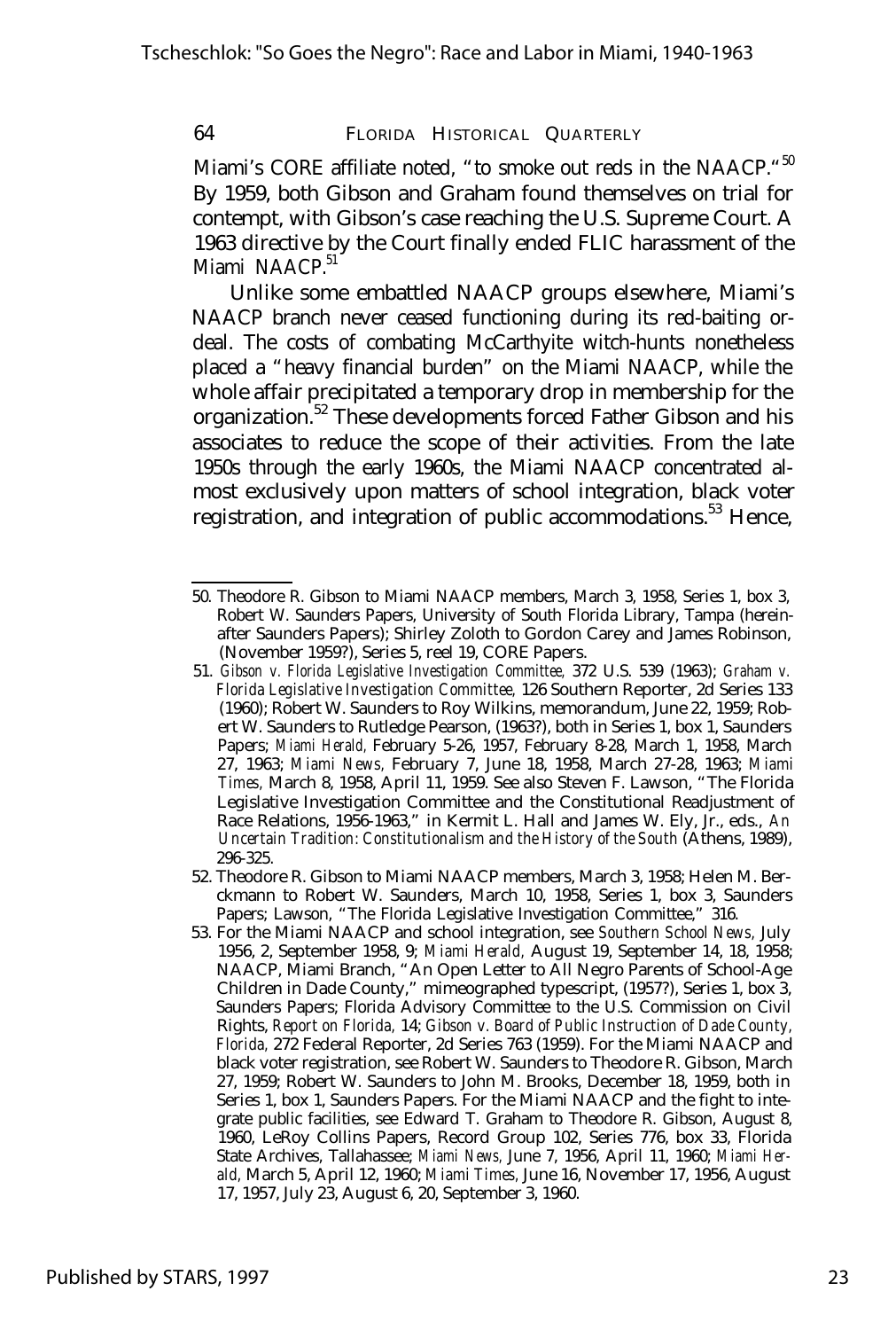the group essentially discontinued its workmen's rights campaign during this span. Understandably, then, Miami's African-American workers made little headway in organized labor at this time.

In the late 1950s a handful of Miami unions did voluntarily desegregate. With the exception of the hotel employees union, these groups embraced few African-American workers. Even the hotel workers union refused to refer blacks to jobs unless employers specifically requested black workers.<sup>54</sup> The overall picture was even more bleak. In 1963, Robert W. Saunders, field secretary for the NAACP's Florida State Conference, remarked: "As labor goes, so goes the Negro."<sup>55</sup> Unfortunately, labor did not "go" at all well for African Americans in these years. At the end of the 1950s for example, a county-wide human rights audit sponsored by more than a dozen Greater Miami civic groups found that "unions composed of highly skilled workmen with apprenticeship systems exclude[d] Negroes" as a matter of official policy. As of 1962 and 1963, in fact, not one of the 1,500 people engaged in apprenticeship training programs in Dade County was black. By 1968, the number of black apprentices in Miami had climbed to only four. $56$ 

In the early 1960s several state agencies documented the extent of racial bias in Miami unions. A 1962 study by the Florida Council on Human Relations found that Miami locals exhibited "a generally negative attitude" toward the idea of biracial unionism. Most unions barred blacks from membership or "adhere[d] to strict segregation."<sup>57</sup> The Florida Advisory Committee to the U.S. Commission on Civil Rights made similar observations in 1963. The committee detected blatant patterns of color-based exclusion in many locals, while reporting that gentlemen's agreements remained pervasive in building-trades unions. Further, during interviews with the committee, many union officials made no pretense of masking their racial prejudice. When committeemen inquired into the absence of African-American electricians in Miami, the di-

<sup>54.</sup> American Civil Liberties Union of Greater Miami et al., "Tenth Anniversary Universal Declaration of Human Rights," Community Audit of Human Rights in Greater Miami, pamphlet, December 10, 1958, box 8, GACRR Records; Florida Council on Human Relations, "Negro Employment in Miami," 8.

<sup>55. &</sup>quot;The Negro in Florida," *Florida Trend* 5 (February 1963), 19.

<sup>56. &</sup>quot;Tenth Anniversary Universal Declaration of Human Rights," box 8, GACRR Records; Florida Council on Human Relations, "Negro Employment in Miami," 6-7; Florida Advisory Committee to the U.S. Commission on Civil Rights, *Report on Florida,* 23; Philip Meyer et al., *Miami Negroes: A Study in Depth* (Miami, 1968), 50.

<sup>57.</sup> Florida Council on Human Relations, "Negro Employment in Miami," 8.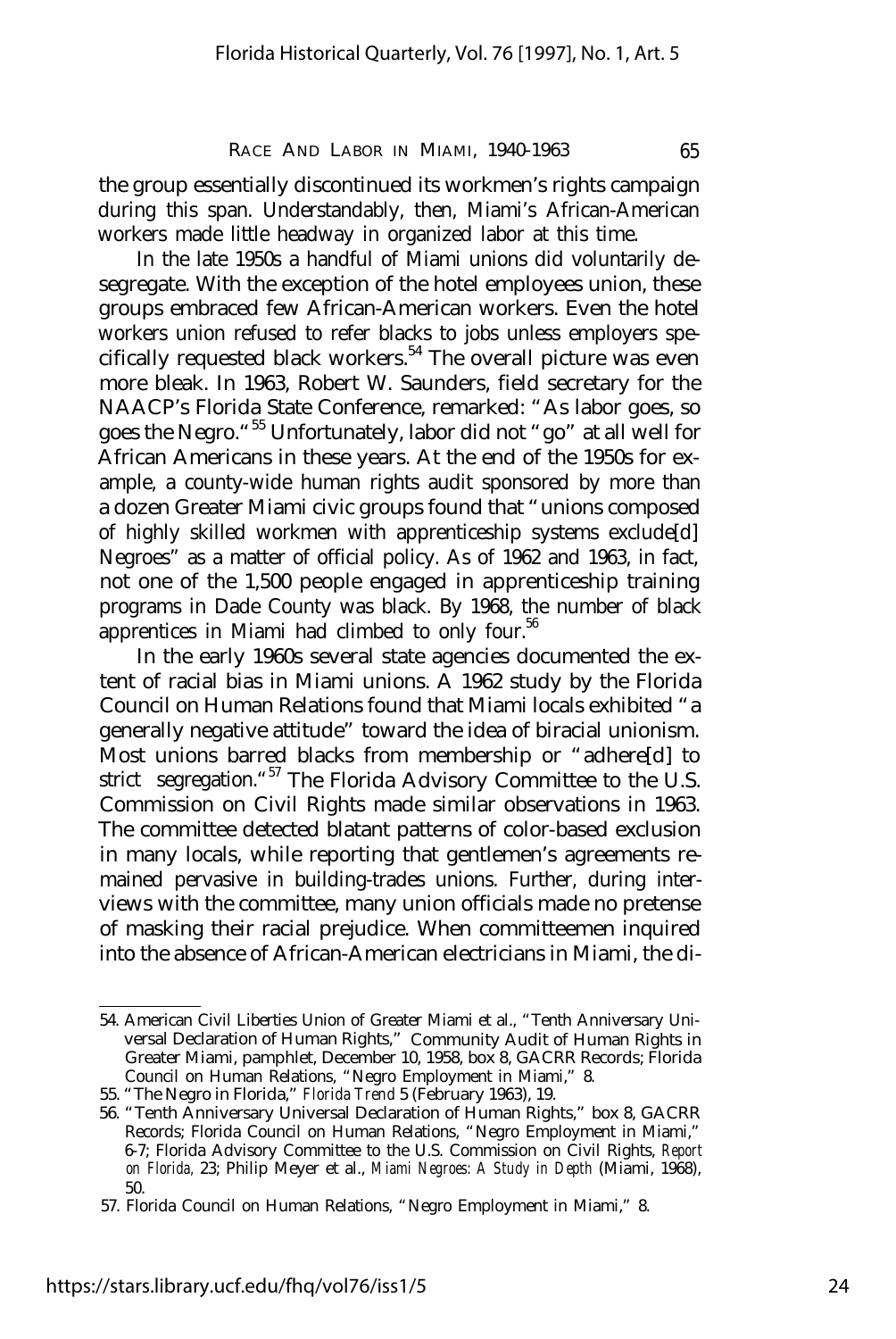rector of the electricians apprenticeship program responded that blacks simply "lack[ed] the technical understanding of electricity" and were "not interested in hazardous work." A plumbers union spokesman, meanwhile, indicated that black apprentices were not welcome in his field due to the "close physical association required for instruction." 58

By the early 1960s then, black Miamians were scarcely better off with respect to their position in organized labor than they had been two decades earlier. As the Miami NAACP noted in 1963, "union bias" and other discriminatory "conditions . . . in the ranks of labor" persisted with considerable vigor.<sup>59</sup> Change was coming, however, but not until the civil rights movement reached its peak in the mid-1960s. Only then did the pressure of black activism, federal civil rights legislation, and affirmative action measures combine to create opportunities for African-American advancement within organized labor.

Ironically, the movement that finally succeeded in opening union doors for Miami blacks placed little emphasis upon labor issues, In fact, the civil rights movement of the 1960s had few connections at all with earlier labor-related activism. This observation runs counter to recent arguments made by scholars who see definite links between the radical, labor-associated social reformism of the 1930s and 1940s and the later civil rights crusade. In studying Communist activists in Depression-era Alabama, for example, Robin D. G. Kelley concludes that CP radicals "indirectly contributed to the 1960s revolution." Though recognizing the civil rights campaign as a "new movement," he insists that it was nonetheless rooted in the radicalism of the past.<sup>60</sup>

Kelley probably overstates the case. In most southern communities, the links between the two movements were less certain. Even Korstad and Lichtenstein, who depict the Communist-connected CIO in Winston-Salem as an effective bastion of true racial progressivism, do not detect a residual radical impact upon North Carolina's civil rights movement. The earlier union-centered activism, they contend, was "a very different sort of civil rights movement"

<sup>58.</sup> Florida Advisory Committee to the U.S. Commission on Civil Rights, *Report on Florida,* 23-25.

<sup>59.</sup> NAACP, Miami Branch, *News Letter* 1 (May 1963), p. 2, in Series 1, box 3, Saunders Papers.

<sup>60.</sup> Robin D. G. Kelley, *Hammer and Hoe: Alabama Communists During the Great Depression* (Chapel Hill, 1990), 228-31.